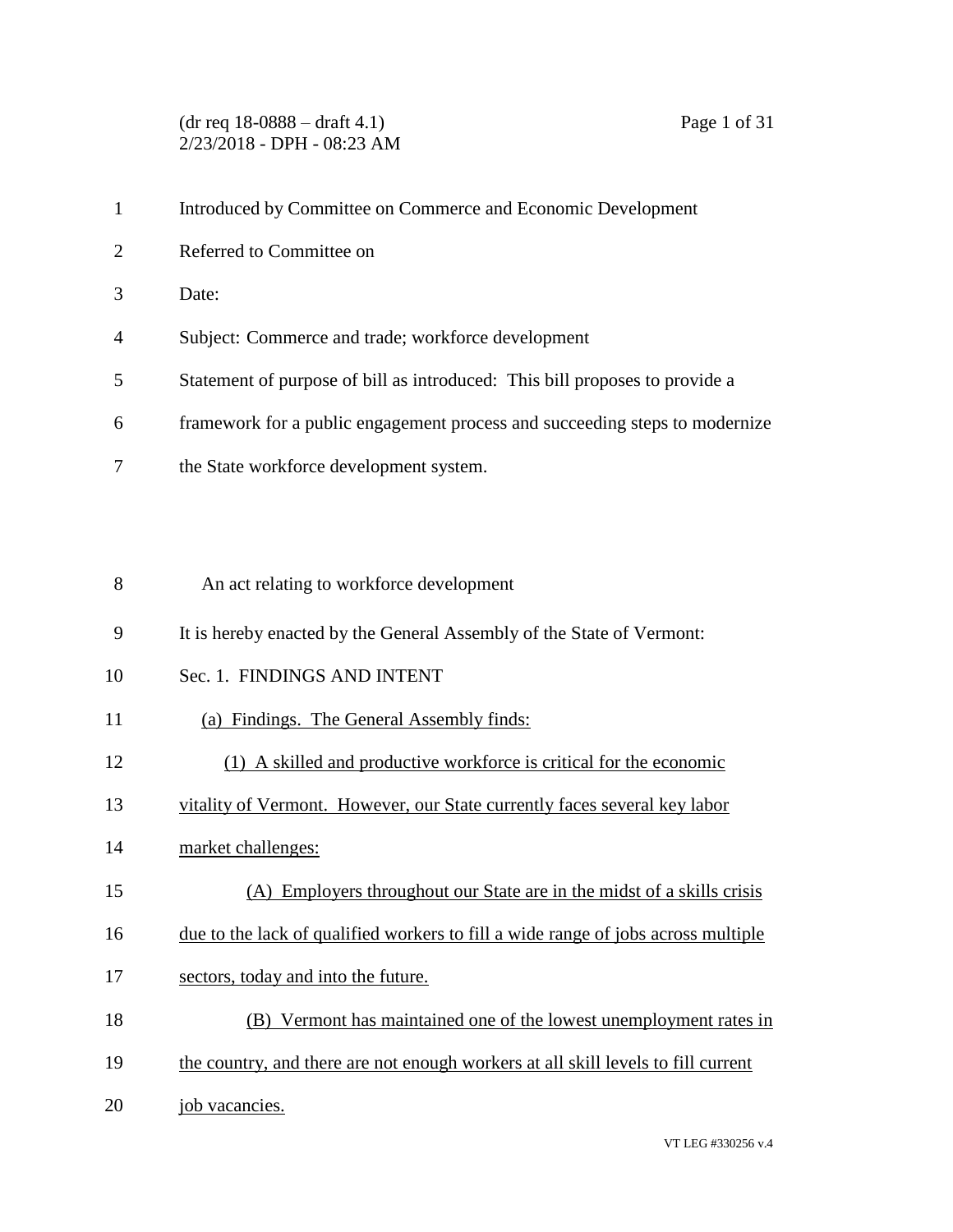(dr req 18-0888 – draft 4.1) Page 2 of 31 2/23/2018 - DPH - 08:23 AM

| $\mathbf{1}$   | (C) Many Vermonters are underemployed and it is not uncommon to                |
|----------------|--------------------------------------------------------------------------------|
| $\overline{2}$ | hear eligible workers indicate they struggle to find a job that matches their  |
| 3              | training or interests, or both.                                                |
| $\overline{4}$ | (D) Parents, youths, and families are increasingly anxious about a             |
| 5              | future where the next generation of workers may not have the same              |
| 6              | opportunities to prosper as the previous one.                                  |
| 7              | (2) A major part of the solution to these challenges lies in Vermont's         |
| 8              | building an effective and efficient State workforce development system that is |
| 9              | a diverse public-private partnership among employers, government, and          |
| 10             | education and training providers designed to ensure that individuals have the  |
| 11             | skills needed by businesses.                                                   |
| 12             | (b) Intent. In adopting this act, it is the intent of the General Assembly:    |
| 13             | (1) to commit to a redesign of Vermont's workforce development and             |
| 14             | training system through a concerted three-year effort led by the State         |
| 15             | Workforce Development Board, in partnership with key administration            |
| 16             | partners, as well as stakeholders from the business, government, nonprofit     |
| 17             | training provider, and the education communities; and                          |
| 18             | (2) to create a framework for this three-year process that will ultimately     |
| 19             | result in:                                                                     |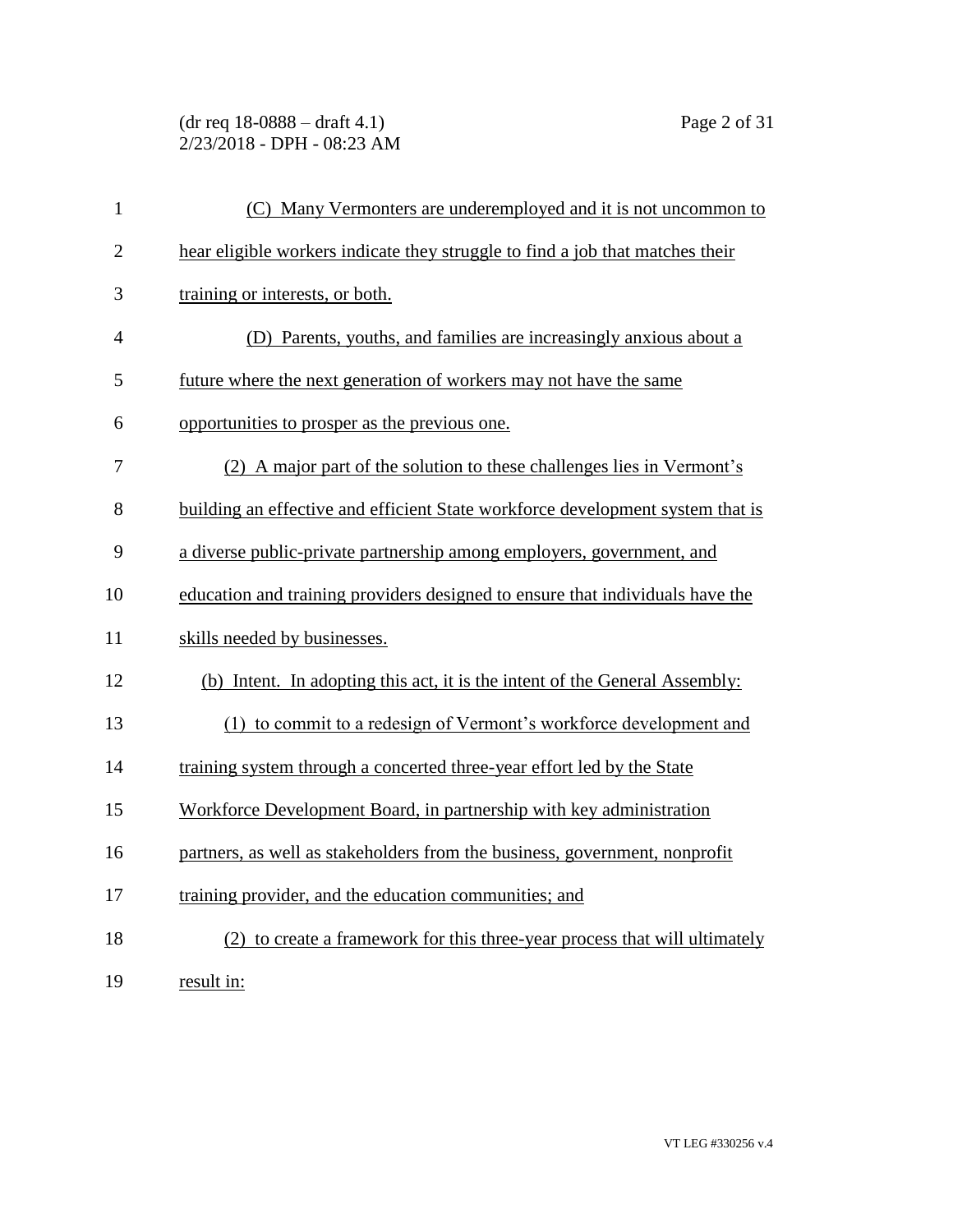(dr req 18-0888 – draft 4.1) Page 3 of 31 2/23/2018 - DPH - 08:23 AM

| $\mathbf{1}$   | (A) a workforce development system under which all Vermonters                       |
|----------------|-------------------------------------------------------------------------------------|
| $\overline{2}$ | who want to work, and all employers who want workers, can connect with              |
| 3              | what they need to thrive; and                                                       |
| $\overline{4}$ | (B) greater stakeholder connectivity, program alignment, both inside                |
| 5              | and outside State government; and high impact projects, leading to a more           |
| 6              | coherent and effective system that equally serves Vermont employers,                |
| 7              | employees, and job seekers.                                                         |
| 8              | Sec. 2. STATE WORKFORCE DEVELOPMENT; PUBLIC ENGAGEMENT                              |
| 9              | PROCESS; DUTIES                                                                     |
| 10             | $(a)(1)$ The State Workforce Development Board, in cooperation with the             |
| 11             | Department of Labor, Agencies of Commerce and Community Development,                |
| 12             | Education, Human Services, Agriculture, Natural Resources, and                      |
| 13             | Transportation, shall conduct a public engagement process consistent with 20        |
| 14             | C.F.R. §679.100, 679.130 and 10 V.S.A. §541a to establish a vision and shared       |
| 15             | goals for meeting Vermont's 21 <sup>st</sup> century workforce education, training, |
| 16             | recruitment, and retention needs.                                                   |
| 17             | (2) The public engagement process shall be designed to inform                       |
| 18             | workforce-related aspects of other state strategic plans and reports, including     |
| 19             | the Workforce Innovation and Opportunity Act State Plan, the State Economic         |
| 20             | Development Marketing Plan, and the Statewide Comprehensive Economic                |
| 21             | Development Strategy.                                                               |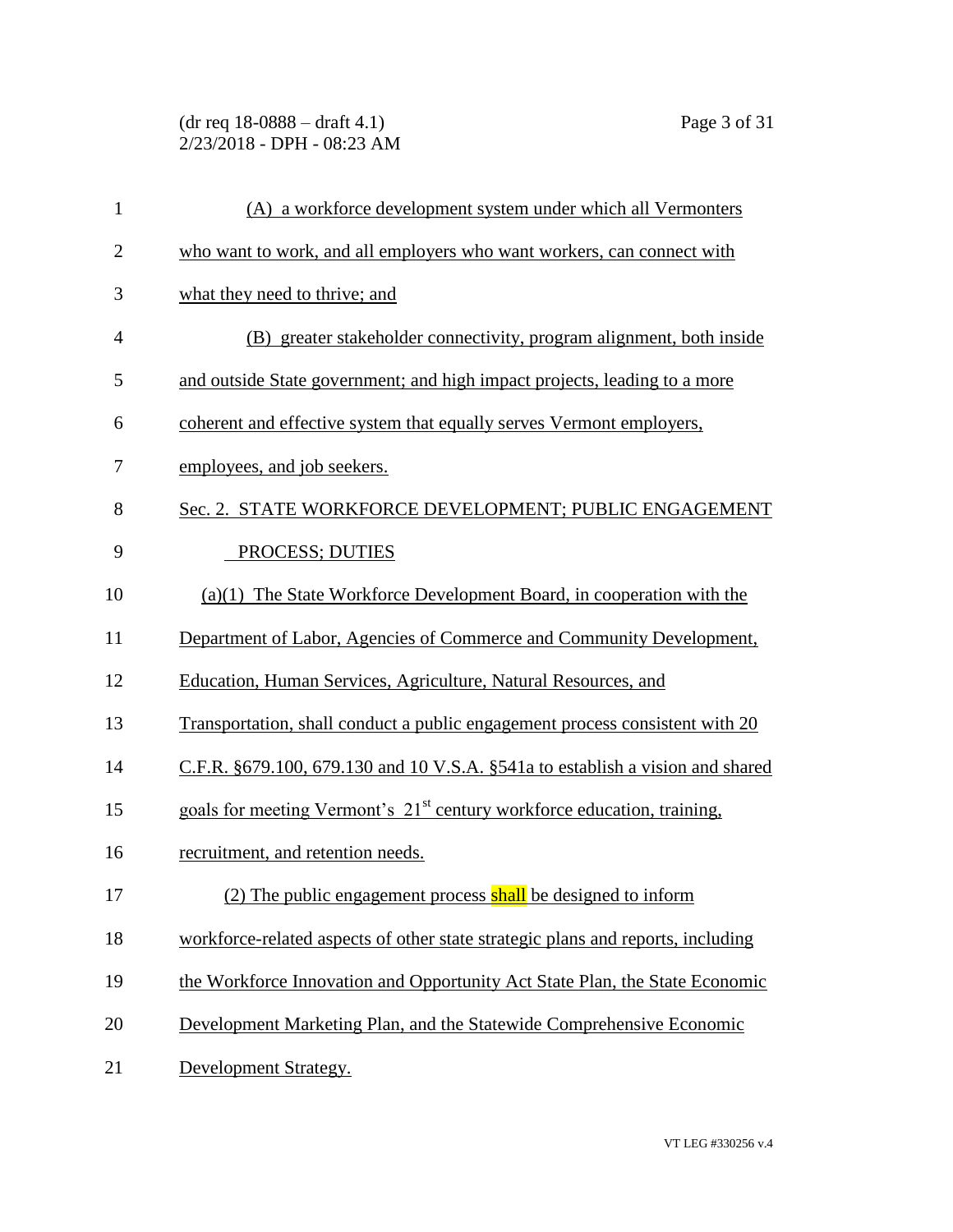(dr req 18-0888 – draft 4.1) Page 4 of 31 2/23/2018 - DPH - 08:23 AM

| $\mathbf{1}$   | (3) In evaluating the current workforce service delivery system, the            |
|----------------|---------------------------------------------------------------------------------|
| $\overline{2}$ | Board must shall use a data-driven process and solicit the perspectives of job- |
| 3              | seekers, incumbent workers, employers, industry representatives, program        |
| $\overline{4}$ | administrators, and workforce service delivery providers.                       |
| 5              | (4) The Board shall adopt a vision and describe the State's collective          |
| 6              | goals by February 1, 2020. The vision, goals, and any findings or               |
| 7              | recommendations shall be posted online and made publicly available The          |
| 8              | Board shall provide advance notice to the Chair and Vice-Chair of the House     |
| 9              | Committee on Commerce and Economic Development and the Senate                   |
| 10             | <b>Committee on Economic Development, Housing and General Affairs if the</b>    |
| 11             | recommendations may require legislative action during the 2020 legislative      |
| 12             | session.                                                                        |
| 13             | (b) The Board may create a social network map of workforce service              |
| 14             | delivery providers, employers, workforce program administrators, and industry   |
| 15             | representatives to:                                                             |
| 16             | (1) develop a baseline <b>analysis account</b> of all stakeholders how          |
| 17             | individuals, both within and outside State government, are involved with        |
| 18             | workforce development and training around the State;                            |
| 19             | (2) identify areas of program duplication and gaps across the State:            |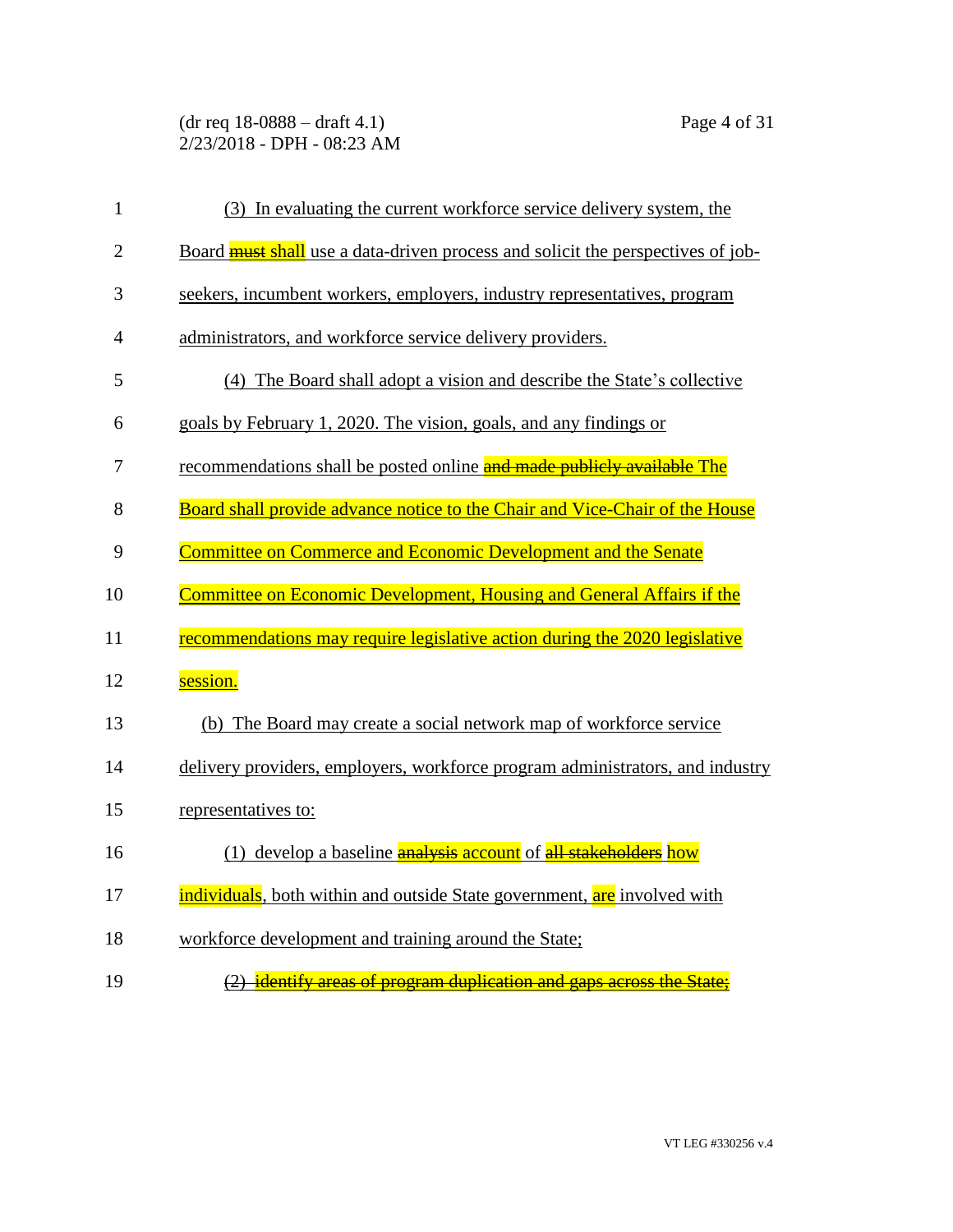(dr req 18-0888 – draft 4.1) Page 5 of 31 2/23/2018 - DPH - 08:23 AM

| $\mathbf{1}$   | (2) analyze the relative level of connectivity and alignment across               |
|----------------|-----------------------------------------------------------------------------------|
| $\overline{2}$ | <b>programs</b> of people and programs managed inside and outside State           |
| 3              | government; and                                                                   |
| $\overline{4}$ | (3) identify ways of strengthening the opportunities to strengthen                |
| 5              | connectivity to achieve greater program alignment toward and realize the          |
| 6              | Board's vision for a redesigned the State's workforce development and             |
| 7              | training system.                                                                  |
| 8              | (c) The Board shall identify what resources <b>must exist for the Board to be</b> |
| 9              | able are necessary to maintain the network map over time and track changes in     |
| 10             | levels of connectivity and alignment across the stakeholder community.            |
| 11             | (d) The Board may, in compliance with any employment and                          |
| 12             | confidentiality regulations, seek input collect information from:                 |
| 13             | (1) "front line" service delivery providers to <b>ascertain whether and</b>       |
| 14             | understand how the current system is and is not serving the needs of workers      |
| 15             | job seekers and employers, and seek their ideas for how to improve their          |
| 16             | <del>programs and services</del> ;                                                |
| 17             | (2) employers and employees to <b>assess understand</b> the effectiveness of      |
| 18             | existing workforce programs-and seek their ideas for how to improve these         |
| 19             | <del>programs and services</del> ; and                                            |
| 20             | (3) past and present participants of training programs to determine               |
| 21             | understand if the program met their expectations and led to a job in their field  |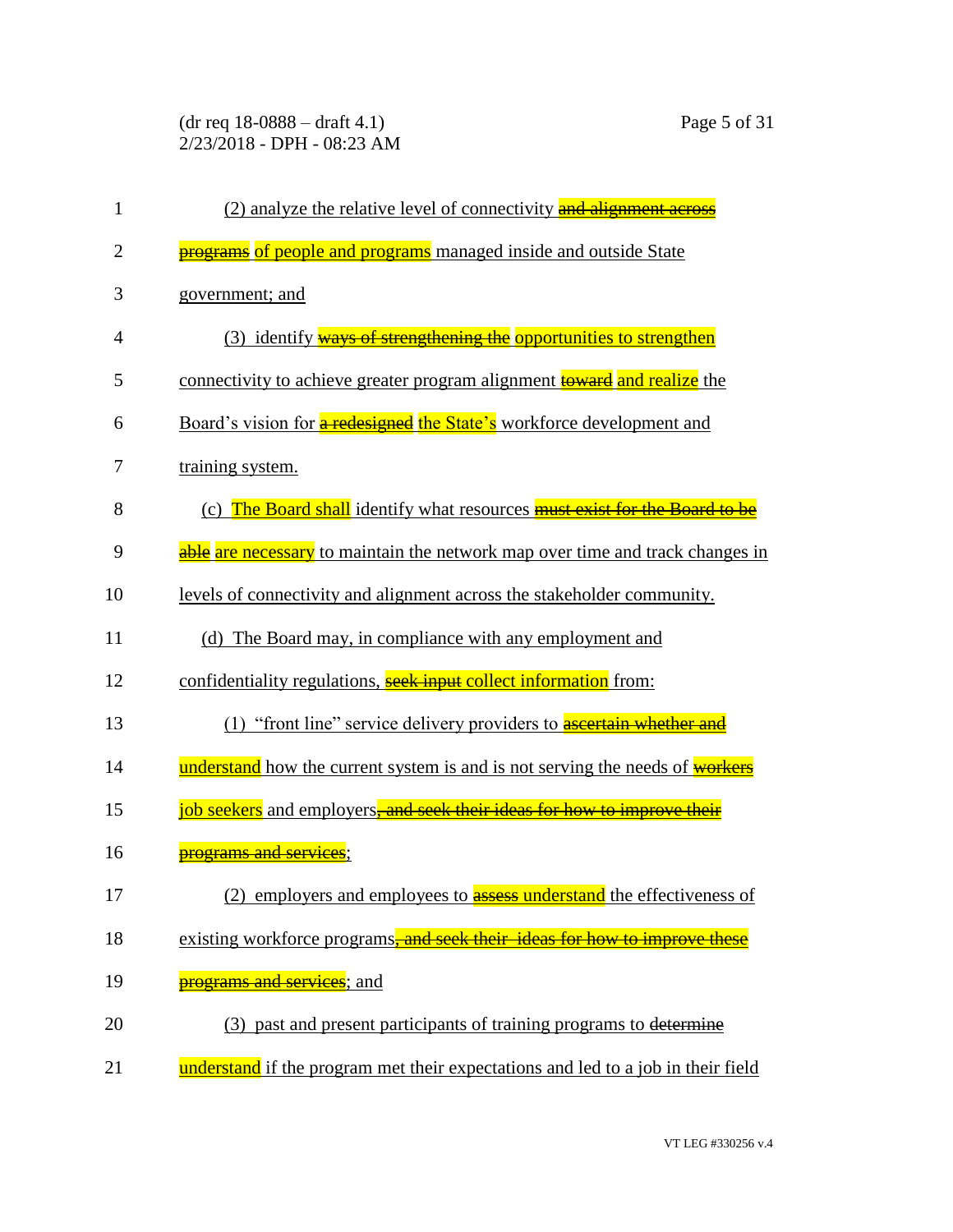(dr req 18-0888 – draft 4.1) Page 6 of 31 2/23/2018 - DPH - 08:23 AM

| $\mathbf{1}$   | of interest or training, and seek their ideas for how to improve the program or  |
|----------------|----------------------------------------------------------------------------------|
| $\overline{2}$ | training in which they participated.                                             |
| 3              | (e) The Board may <b>take steps initiate activities</b> to improve understanding |
| 4              | by stakeholders concerning:                                                      |
| 5              | the workforce development system;                                                |
| 6              | (2) the Workforce Investment and Opportunity Act, State agency and               |
| 7              | department personnel and external partners on                                    |
| 8              | (3) the role of the Board; and the Workforce Investment and                      |
| 9              | <b>Opportunity Act and</b>                                                       |
| 10             | (4) how the Act governs workforce development funding and policies               |
| 11             | implemented by the State.                                                        |
| 12             | (f) The Board, in cooperation with the Department of Labor, Agencies of          |
| 13             | Commerce and Community Development, Education, Human Services,                   |
| 14             | Agriculture, Natural Resources, and Transportation, shall evaluate review        |
| 15             | methods of employer engagement and <b>assess evaluate</b> the tools available to |
| 16             | employers to facilitate their access to and retention of workers. The Board may  |
| 17             | recommend strategies and actions by February 1, 2020 that could include the      |
| 18             | following for improvement that could address:                                    |
| 19             | (1) what would be needed to fund dedicated how employer outreach                 |
| 20             | positions in each of the State-funded field offices might be shared;             |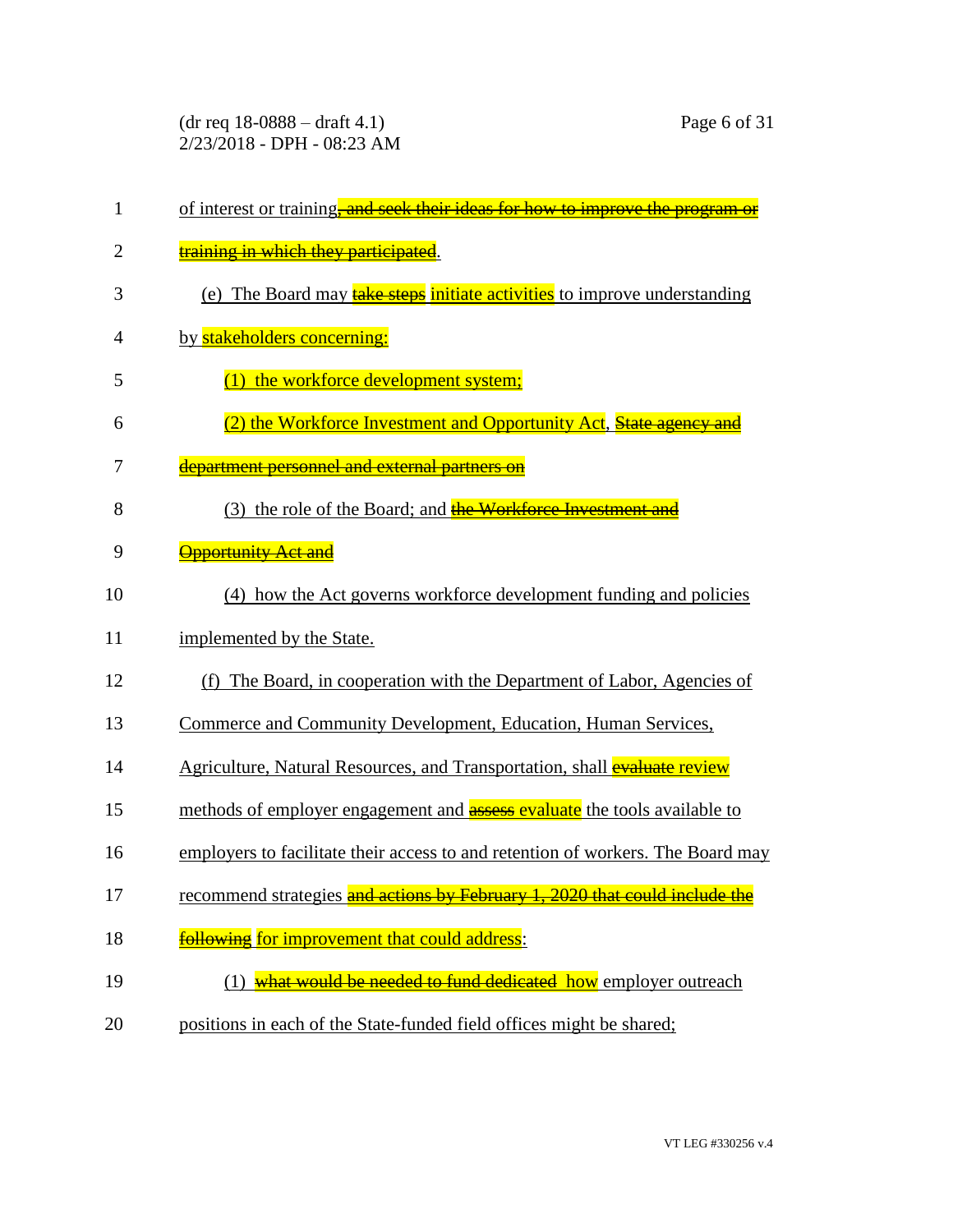(dr req 18-0888 – draft 4.1) Page 7 of 31 2/23/2018 - DPH - 08:23 AM

1 (2) what type of coordination is needed between the State and federally 2 **funded level** employer outreach staff and local workforce organizations, 3 including staff of the regional development corporations and regional planning 4 commissions, to better serve employers; 5 (3) whether establishing a **single office of workforce development in** 6 each region of the State, building on the One-Stop model One Stop American 7 Job Center in each region to provide comprehensive customer-driven 8 **centralized** services for employers and job seekers could reduce administrative 9 burden and help small businesses access more resources serve businesses 10 better, improve responsiveness to emerging sector needs, and increase 11 workforce participation access to qualified, available workers through direct 12 outreach and recruitment; 13 (4) scaling or expanding regional pilot projects that link career coaches, 14 or other experts with industry knowledge, directly within middle or high 15 schools, or both, to foster career readiness and exploration. And help students 16 **advance in a career pathway**; and 17 (5) ways to share data and information collected from employers among 18 State departments and agencies parties who implement workforce development 19 **programs.** 20 (g) The State Workforce Development Board shall **explore whether a** 21 merger or colocation of review how functions performed by local workforce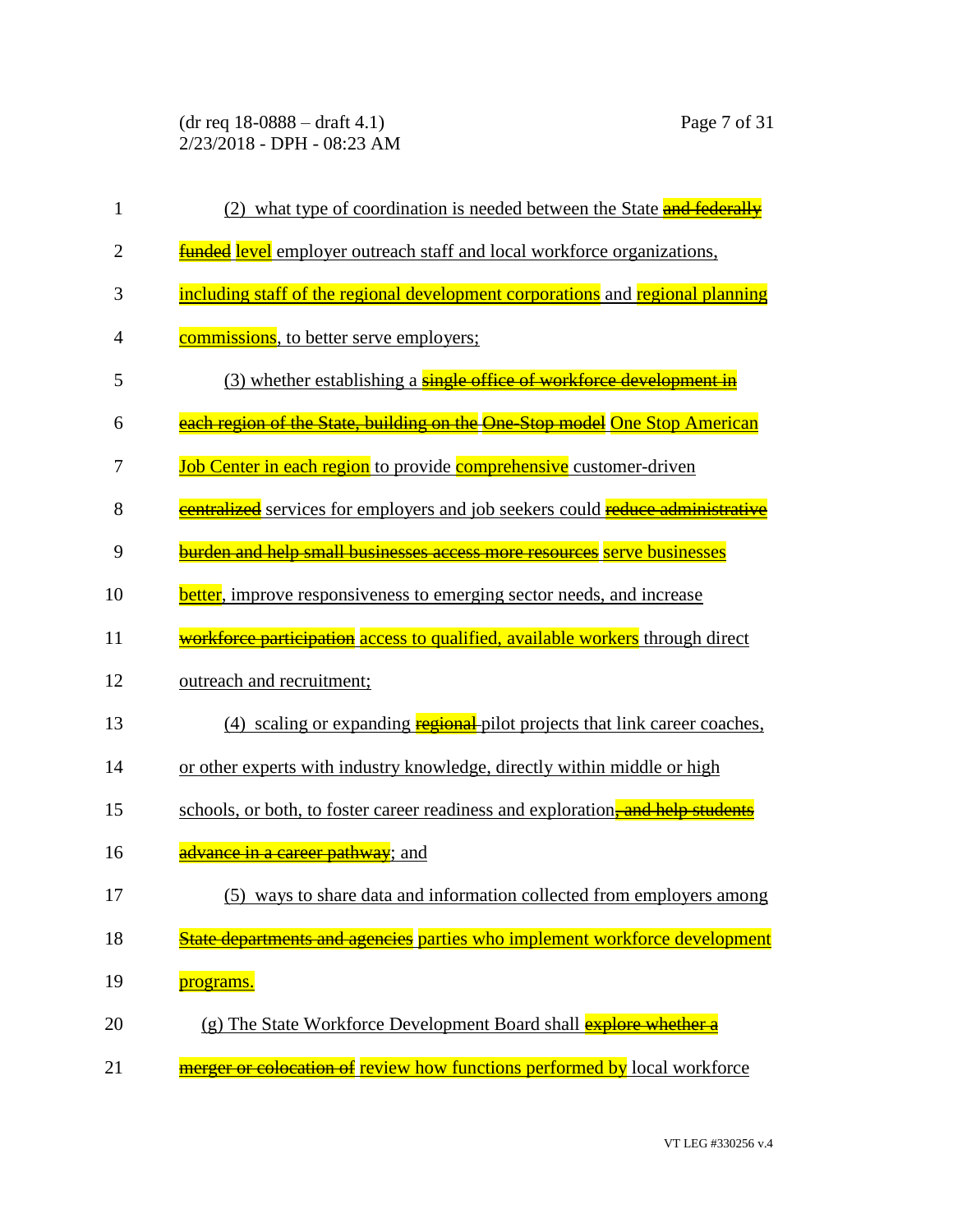(dr req 18-0888 – draft 4.1) Page 8 of 31 2/23/2018 - DPH - 08:23 AM

| $\mathbf{1}$   | investment boards, Career Technical Education Regional Advisory Boards,             |
|----------------|-------------------------------------------------------------------------------------|
| $\overline{2}$ | Regional Planning Commissions, Regional Development Corporations, and               |
| 3              | other regional economic development and workforce related boards could be           |
| $\overline{4}$ | more equitably executed from region to region, and recommend structures that        |
| 5              | would foster <b>greate</b> r better regional collaboration, alignment, and employer |
| 6              | participation, and what would be required in order to accomplish this.              |
| 7              | During, and following, the public engagement process, the State<br>(h)              |
| 8              | Workforce Development Following the public engagement process outlined in           |
| 9              | subsection (a) of this section, the Board may make recommendations to align         |
| 10             | relevant funding sources to promote to support a workforce development              |
| 11             | <u>system redesign, promoting</u> :                                                 |
| 12             | (1) employer-driven workforce education and training solutions                      |
| 13             | opportunities;                                                                      |
| 14             | key strategies and evidence results-based performance measures;                     |
| 15             | <del>(3) employer-driven strategies that are defined and developed locally in</del> |
| 16             | collaboration with the Board and Executive Branch staff;                            |
| 17             | (3) innovative and effective initiatives, pilots, or demonstration programs         |
| 18             | that can be scaled to the rest of the State; and                                    |
| 19             | federal Congressional support to redirect, recalibrate, and retarget                |
| 20             | funding and resources to enable more innovative initiatives and to create pilot     |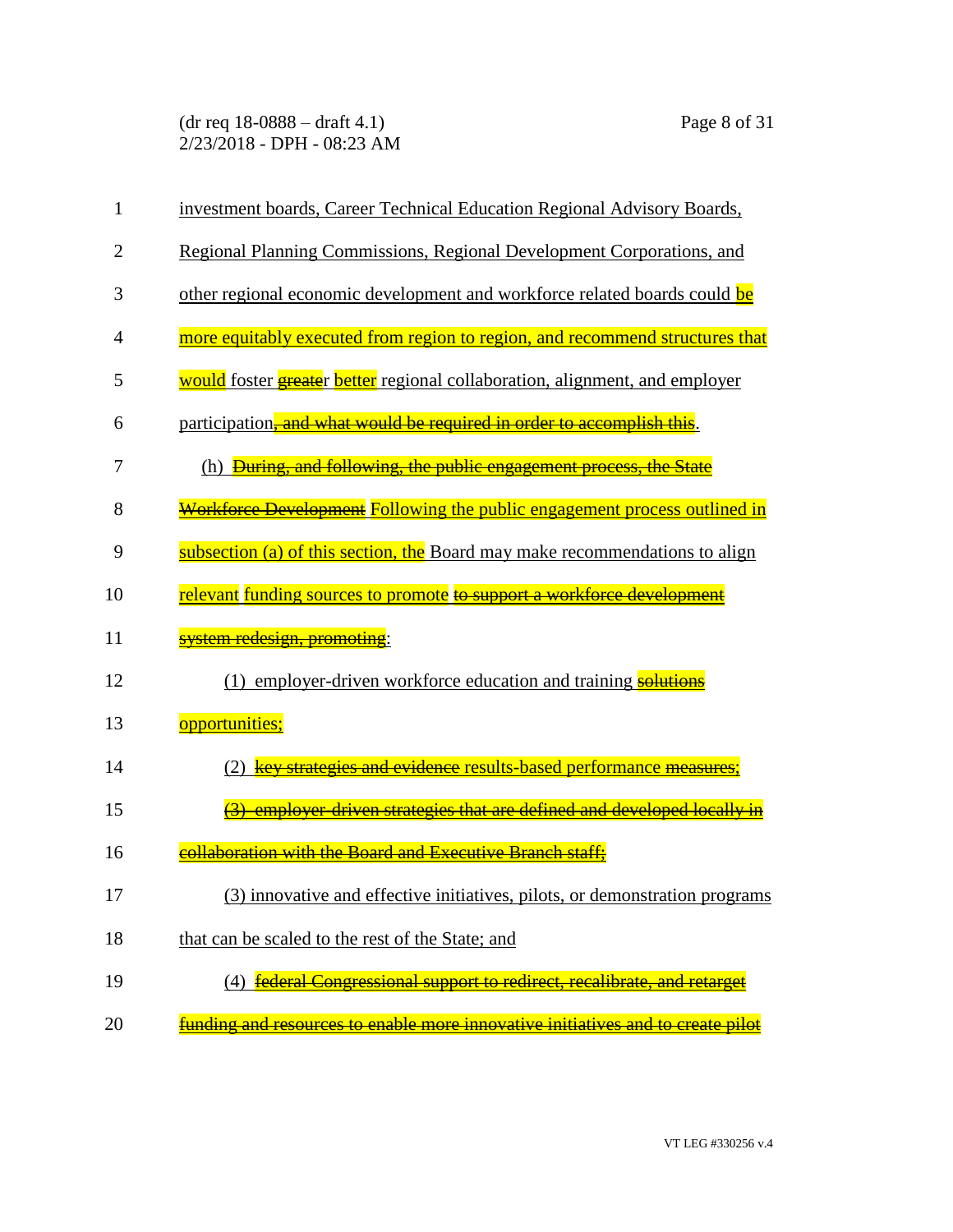(dr req 18-0888 – draft 4.1) Page 9 of 31 2/23/2018 - DPH - 08:23 AM

| $\mathbf{1}$   | or demonstration programs and initiatives in Vermont access to federal                |
|----------------|---------------------------------------------------------------------------------------|
| $\overline{2}$ | resources that enable more innovative programs and initiatives in Vermont.            |
| 3              | (i) The Department of Labor, with assistance from the State Workforce                 |
| $\overline{4}$ | Development Board, shall <b>ereate a statewide</b> , coordinated communications       |
| 5              | <b>system to</b> facilitate the sharing of information to and between workforce       |
| 6              | development and training delivery organizations so they may stay current with         |
| 7              | initiatives and plans related to building the desired workforce development           |
| 8              | system.                                                                               |
| 9              | Sec. 3. STATE WORKFORCE DEVELOPMENT; CAREER PATHWAYS;                                 |
| 10             | CAREER TECHNICAL EDUCATION RECOMMENDATIONS                                            |
| 11             | As used in this section "Career Pathways" means a coherent, articulated               |
| 12             | sequence of rigorous academic and career and technical courses, commencing            |
| 13             | in the ninth grade, or earlier, and leading to one or more of: an associates          |
| 14             | degree; industry-recognized certificate; <b>occupational</b> licensure; baccalaureate |
| 15             | degree; or other advanced degree.                                                     |
| 16             |                                                                                       |
| 17             | (a) As used in this section "Career Pathways" means a combination of                  |
| 18             | rigorous and high quality education, training, and other experiences and              |
| 19             | services, beginning in at least the seventh grade, with multiple entry and exit       |
| 20             | points that:                                                                          |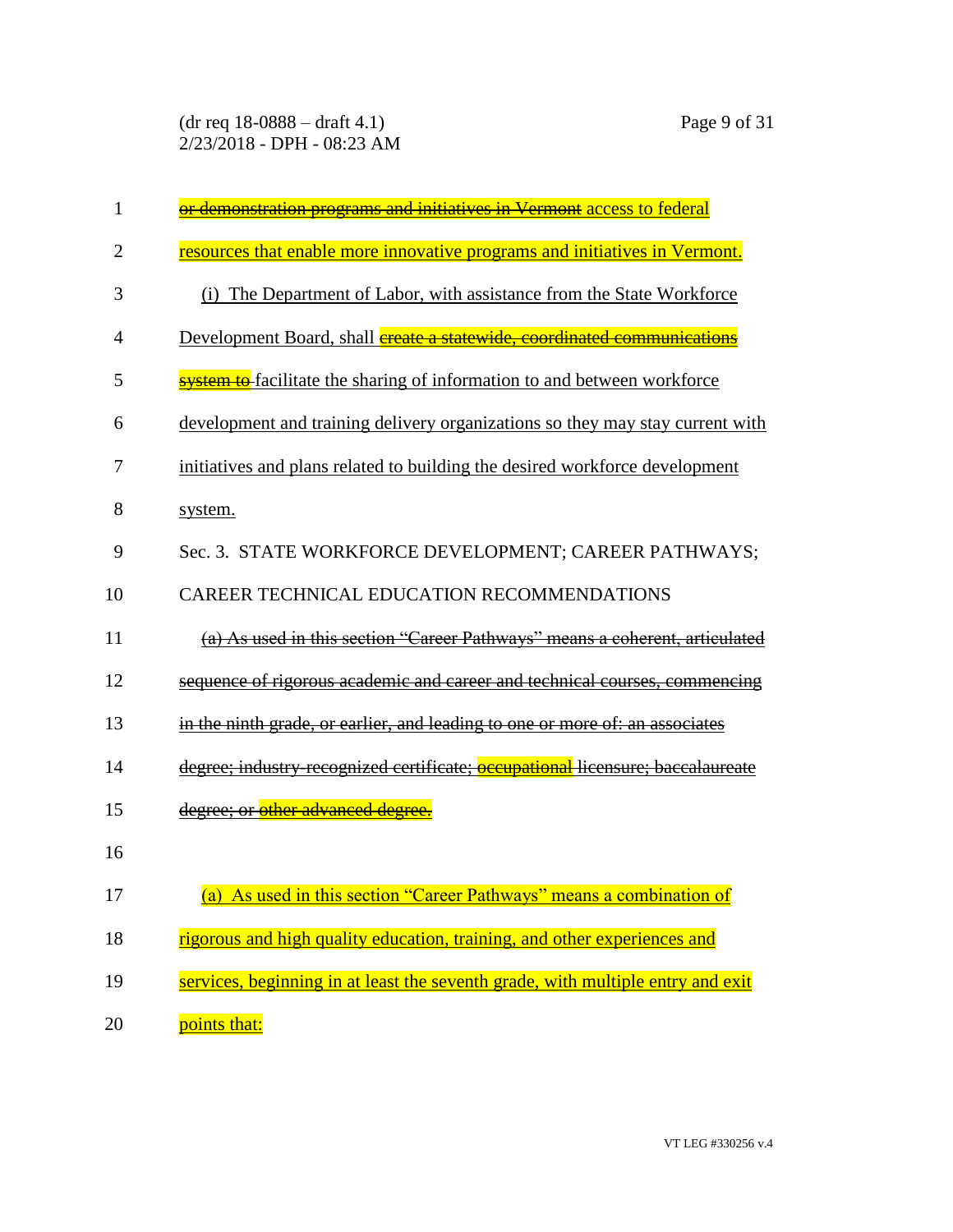(dr req 18-0888 – draft 4.1) Page 10 of 31 2/23/2018 - DPH - 08:23 AM

| $\mathbf{1}$   | (1) at the secondary level, integrate the academic and technical skills          |
|----------------|----------------------------------------------------------------------------------|
| $\overline{2}$ | required for postsecondary success;                                              |
| 3              | are developed in partnership with business and industry and align<br>(2)         |
| 4              | with the skill needs of industries in the economy of the State or regional       |
| 5              | economy involved;                                                                |
| 6              | prepares an individual to transition seamlessly from secondary to<br>(3)         |
| 7              | postsecondary experiences and be successful in any of a full range of            |
| 8              | secondary or postsecondary education options, including registered               |
| 9              | apprenticeships;                                                                 |
| 10             | (4) includes career counseling and work-based learning experiences to            |
| 11             | support an individual in achieving the individual's education and career goals;  |
| 12             | (5) includes, as appropriate, education offered concurrently with and in         |
| 13             | the same context as workforce preparation activities and training for a specific |
| 14             | occupation or occupational cluster;                                              |
| 15             | (6) organizes education, training, and other experiences and services to         |
| 16             | meet the particular needs of an individual in a manner that accelerates the      |
| 17             | educational and career advancement of the individual to the extent practicable;  |
| 18             | enables an individual to gain a secondary school diploma or its                  |
| 19             | recognized equivalent, and that allows for college credit and industry           |
| 20             | certifications to be earned in high school; and                                  |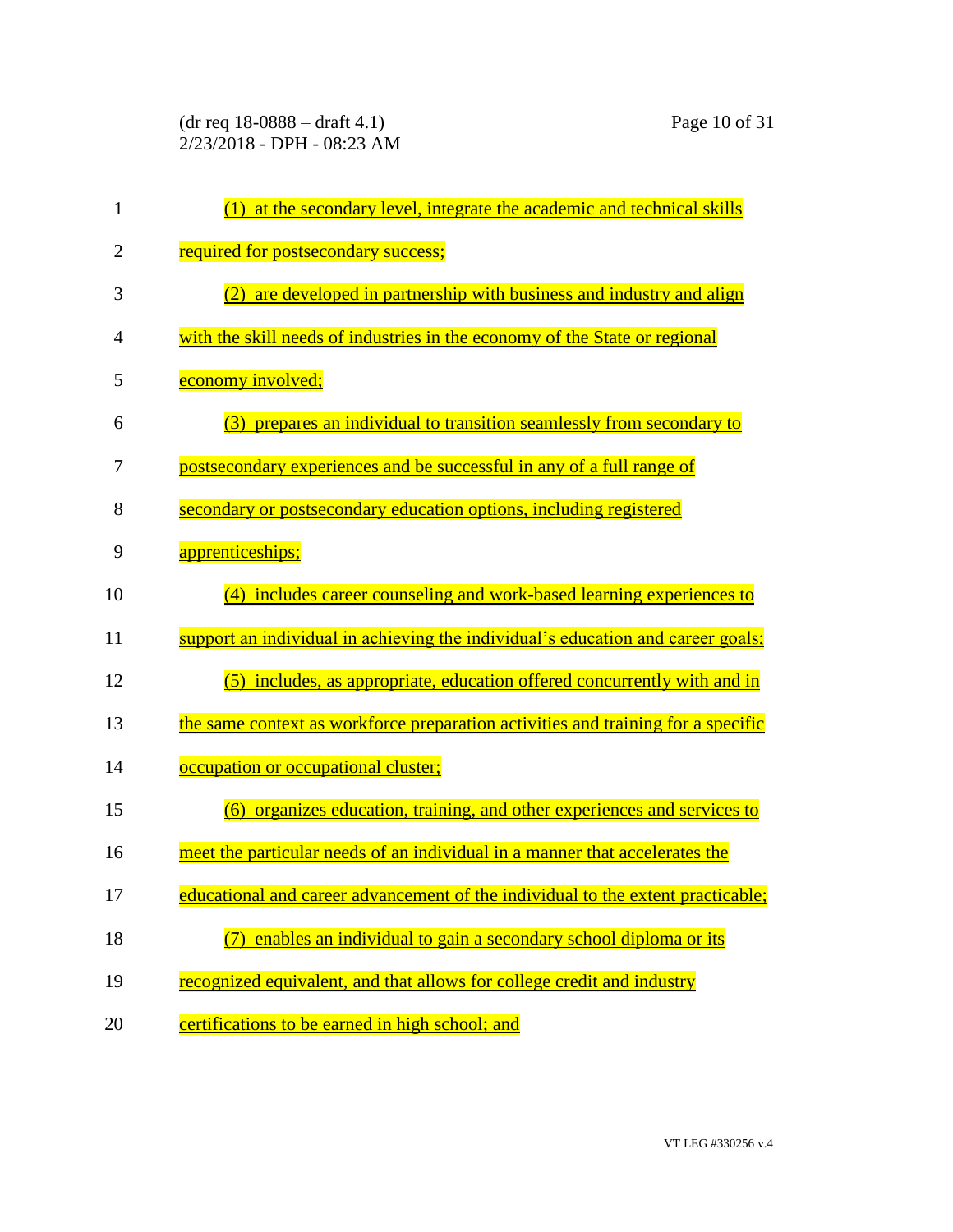| 1              | (8) helps an individual enter or advance within a specific occupation or             |
|----------------|--------------------------------------------------------------------------------------|
| $\overline{2}$ | occupational cluster.                                                                |
| 3              |                                                                                      |
| $\overline{4}$ | (b) The Agency of Education, in partnership with the State Workforce                 |
| 5              | Development Board, shall <b>take steps necessary to ensure that</b> promote policies |
| 6              | that support introduction of CTE programs of study to middle school students,        |
| 7              | are introduced to CTE programs of study and Career Pathways as well as along         |
| 8              | with career readiness and awareness activities, including taking steps to ensure     |
| 9              | that middle schools and regional CTE centers work collaboratively to:                |
| 10             | (c) The Agency of Education, in partnership with the Board, shall promote            |
| 11             | collaboration between middle schools and regional CTE centers to:                    |
| 12             | (1) develop and deliver introductory CTE courses or lessons <del>, including</del>   |
| 13             | at the middle schools when appropriate, to expose middle school students to          |
| 14             | Career Pathways and CTE programs, as appropriate;                                    |
| 15             | (2) provide exposure to local career opportunities through activities such           |
| 16             | as business tours, guest lecturers, career fairs, and career awareness days; and     |
| 17             | (3) provide middle school student with exposure to CTE programs and                  |
| 18             | facilities through tours, virtual field trips, promotional videos, and visits to     |
| 19             | middle schools by CTE students and staff through activities such as tours of         |
| 20             | regional CTE centers, virtual field trips, and CTE guest visits.                     |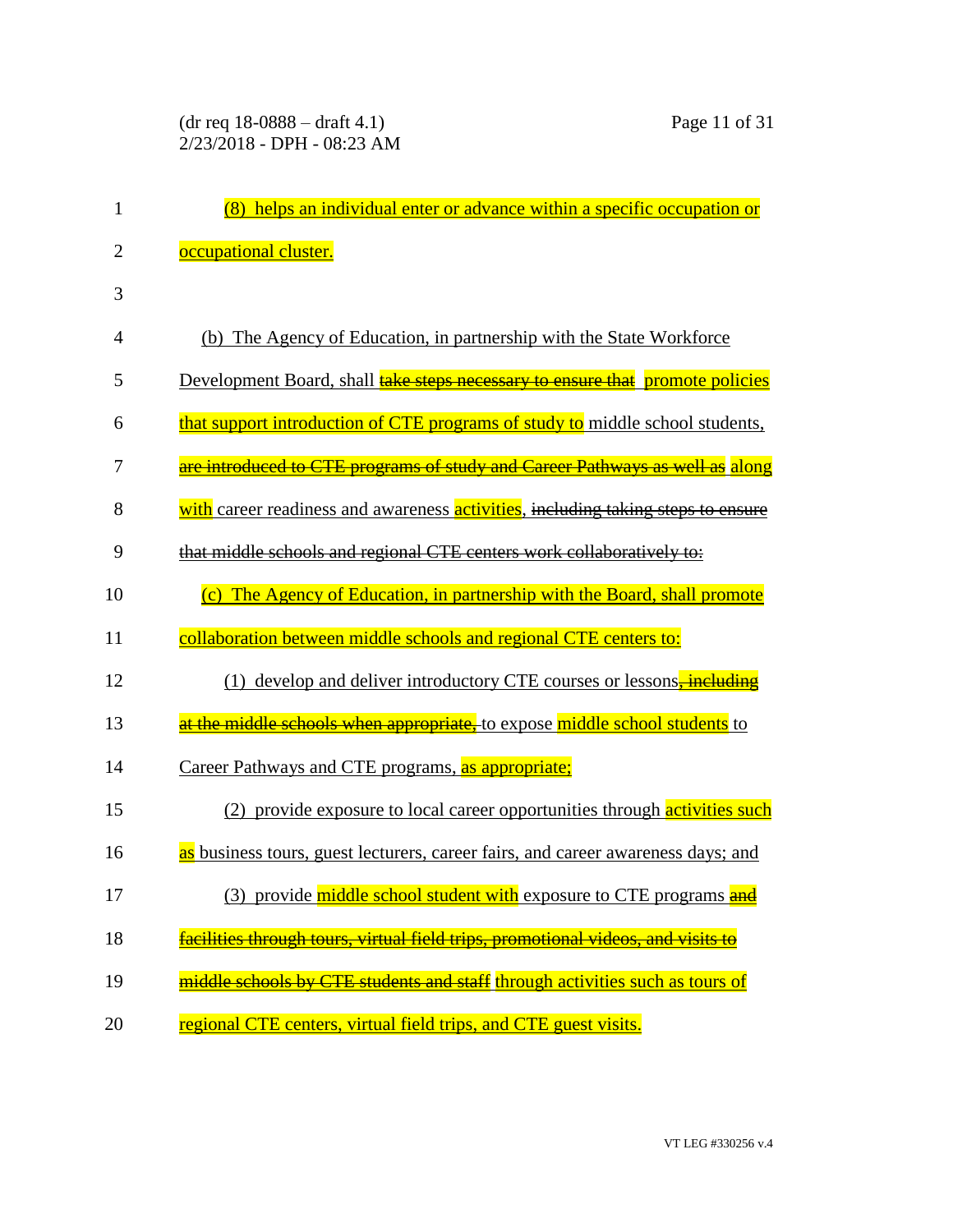(dr req 18-0888 – draft 4.1) Page 12 of 31 2/23/2018 - DPH - 08:23 AM

| $\mathbf{1}$   | (d) The Agency of Education, in partnership with the State Workforce            |
|----------------|---------------------------------------------------------------------------------|
| $\overline{2}$ | Development Board, shall <b>take steps to ensure that</b> promote flexible and  |
| 3              | student-centered policies that:                                                 |
| $\overline{4}$ | (1) students in grades 9 and 10 students have support equitable access          |
| 5              | and opportunity to participate in pre-tech foundation and pre-tech exploratory  |
| 6              | programs, for students in grades 9 and 10, when supported by their              |
| 7              | personalized learning plans, so that students are exposed to a wide variety of  |
| 8              | career choices in their areas of interest; when supported by their personalized |
| 9              | learning plan, to participate in CTE classes such as pre-tech Foundation and    |
| 10             | pre-tech exploratory programs that expose them to a wide variety of career      |
| 11             | choices in the student's areas of interest; and                                 |
| 12             | (2) ensure that students in grade 10 have access to courses in CTE              |
| 13             | programs when supported by their personalized learning plans.                   |
| 14             | (e) The Agency of Education, in partnership with the Board, shall direct        |
| 15             | take steps to ensure that all-CTE centers to provide Career Pathways and        |
| 16             | rigorous programs of study to students, as follows that are aligned with an     |
| 17             | approved Career Pathway and in combination with a registered apprenticeship     |
| 18             | when appropriate.                                                               |
| 19             | Introduction to Career Pathways beginning in middle school and                  |
| 20             | leading to a credential of value, or further education or training to obtain a  |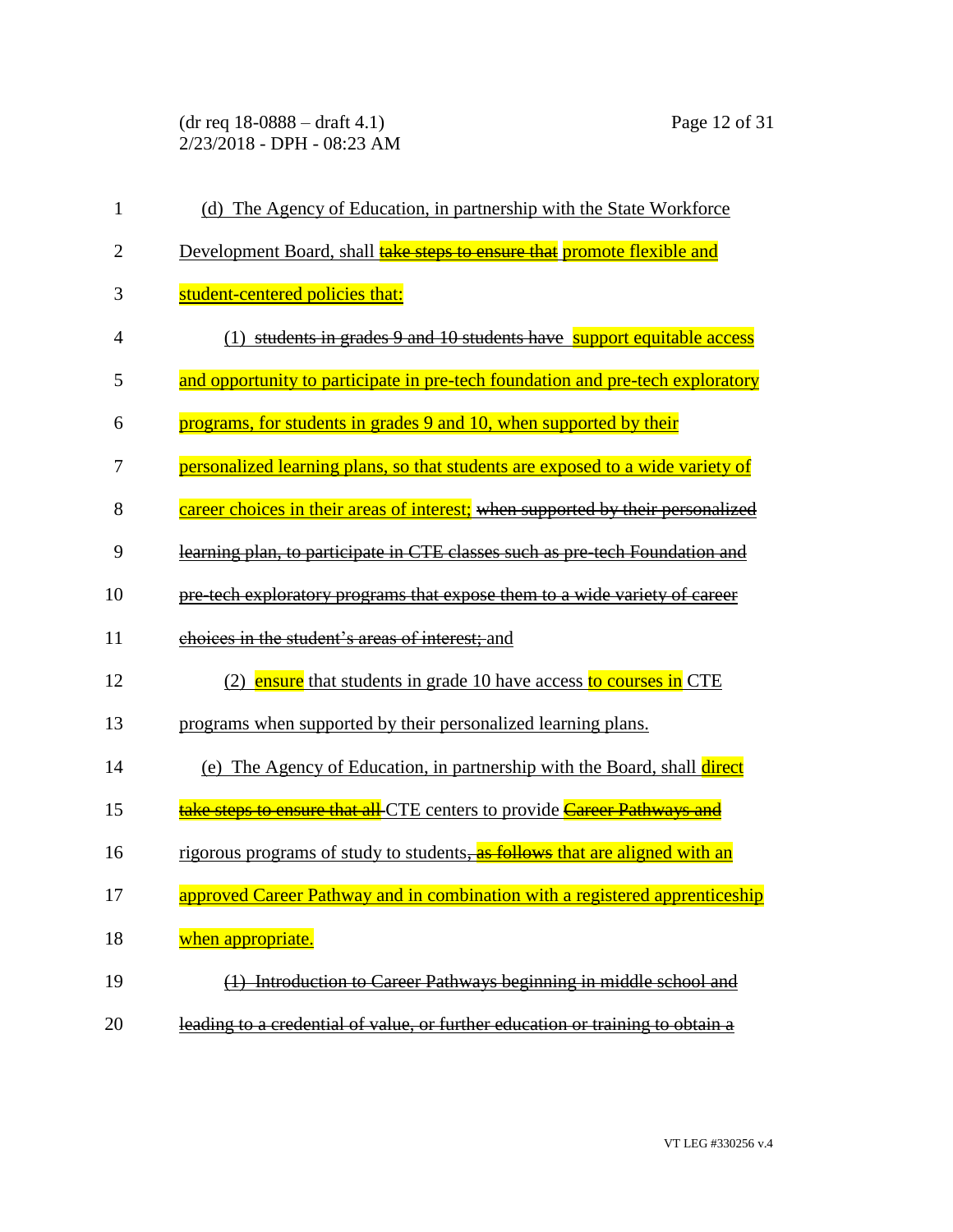(dr req 18-0888 – draft 4.1) Page 13 of 31 2/23/2018 - DPH - 08:23 AM

| 1              | postsecondary degree or credential of value, including Registered            |
|----------------|------------------------------------------------------------------------------|
| $\overline{2}$ | Apprenticeship.                                                              |
| 3              | (f) The Agency of Education, in partnership with the Department of Labor     |
| 4              | and the Agency of Commerce and Community Development, shall implement        |
| 5              | a process for reviewing Career Pathways review that includes that considers: |
| 6              | (1) program relevance to State and regional employer need;                   |
| 7              | (2) participation of Regional Advisory Boards or other boards with           |
| 8              | employers;                                                                   |
| 9              | (3) pathways to postsecondary education and training; and                    |
| 10             | (4) ability for students to gain credentials of value, dual enrollment       |
| 11             | credits, postsecondary credential or degree attainment, and employment.      |
| 12             | Funding for new and innovative career pathway programs, and innovative       |
| 13             | delivery models for students in rural areas, shall be leveraged through such |
| 14             | means as the Workforce Innovation and Opportunity Act, Carl D. Perkins Act,  |
| 15             | Next Generation Fund, and other relevant funding sources.                    |
| 16             |                                                                              |
| 17             | (g) The Agency of Education shall report on its Career Pathways review       |
| 18             | process, findings, and recommendations to the Board on a regular basis.      |
| 19             | (h) The Board may identify opportunities to leverage Workforce               |
| 20             | <b>Innovation and Opportunity Act funds, Carl D. Perkins Act funds, Next</b> |
| 21             | Generation funds, Vermont Training Program funds, and other relevant         |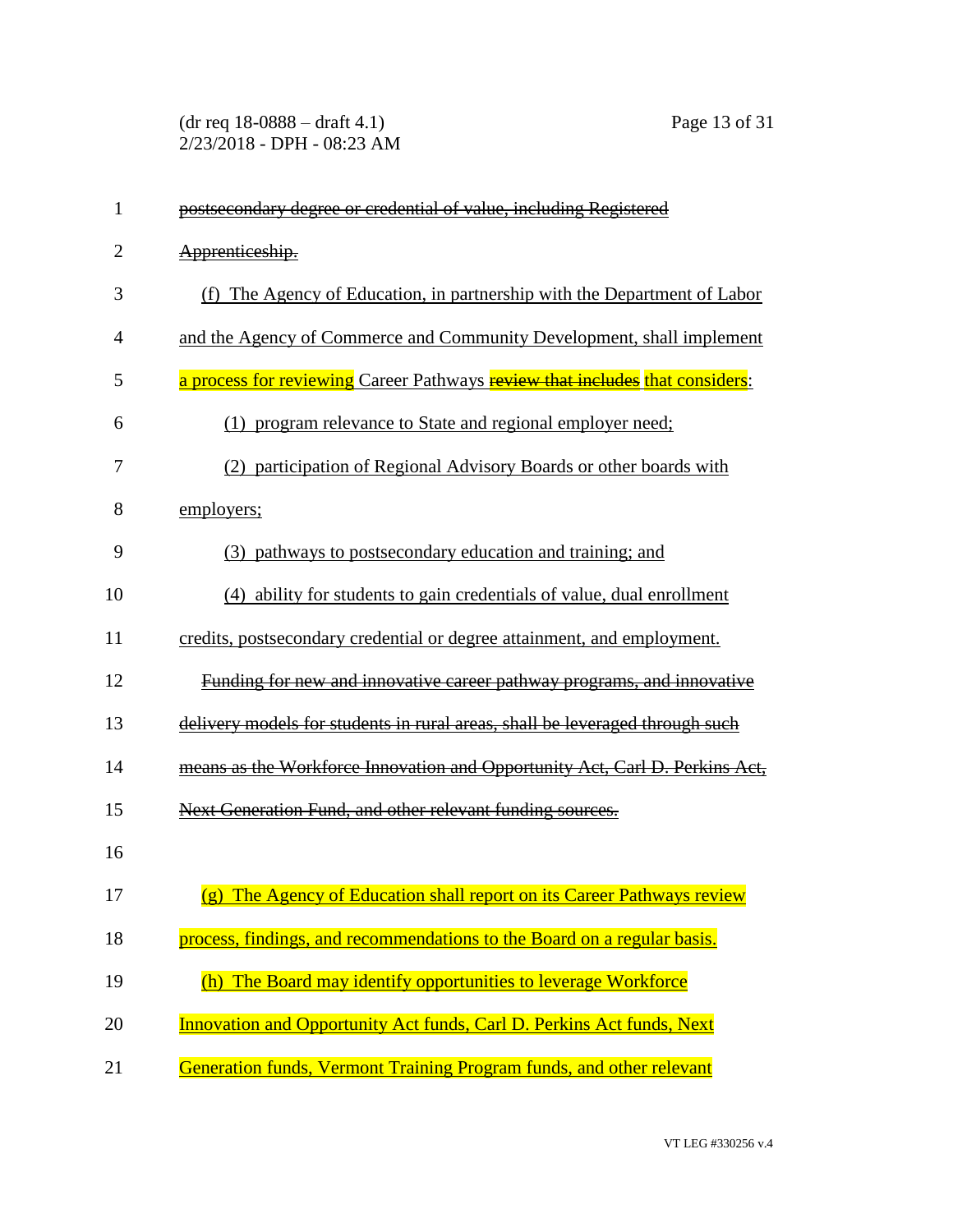| 1              | funding sources to develop community-based Career Pathways that respond to          |
|----------------|-------------------------------------------------------------------------------------|
| $\overline{2}$ | local occupational demands.                                                         |
| 3              | (i) The Agency of Education, in partnership with the Board, shall <b>take steps</b> |
| $\overline{4}$ | work to ensure that every high school student has the opportunity to experience     |
| 5              | meaningful work-based learning when supported by the personalized learning          |
| 6              | plan, and that high schools work with regional CTE centers to avoid                 |
| 7              | <b>unnecessary</b> duplication of opportunities already provided by the centers.    |
| 8              | The General Assembly shall create a permanent classified position<br>(i)            |
| 9              | within the Agency of Education to perform the functions currently performed         |
| 10             | by the limited service Career Pathways Coordinator position.                        |
| 11             | The General Assembly shall take steps to secure funding to continue the             |
| 12             | Career Pathways initiative through the Agency of Education, including to:           |
| 13             | (1) continue funding for the Career Pathways Coordinator position at the            |
| 14             | Agency of Education, which is vital to the sustainability of a statewide Career     |
| 15             | Pathways system;                                                                    |
| 16             | develop and implement State endorsed curricula and minimum                          |
| 17             | standards for CTE programs that are proficiency based and align with the goals      |
| 18             | of Act 77 and with students' personalized learning plans;                           |
| 19             | (3) ensure that implementation of Career Pathways remains on schedule               |
| 20             | and work to increase rapid deployment of programs across the State;                 |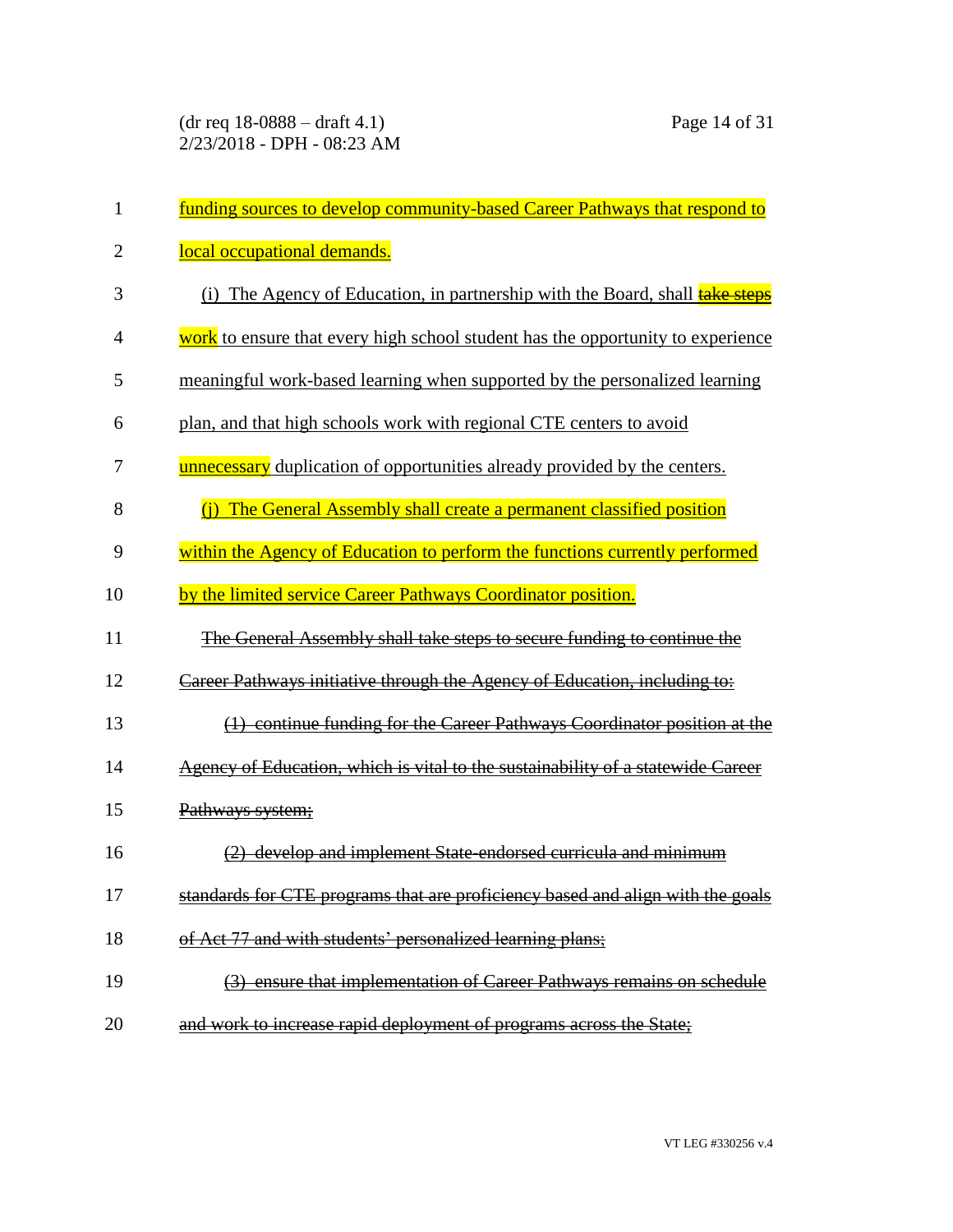(dr req 18-0888 – draft 4.1) Page 15 of 31 2/23/2018 - DPH - 08:23 AM

| 1              | as part of the statewide economic development plan, market relevant               |
|----------------|-----------------------------------------------------------------------------------|
| $\overline{2}$ | CTE and adult technical education and training opportunities available to         |
| 3              | current and future students, adult learners, and employers as informed by         |
| 4              | employers, Economic and Labor Market Information data (ELMI), and the             |
| 5              | Comprehensive Economic Development Strategy (CEDS);                               |
| 6              | (5) ensure that State postsecondary institutions work with regional CTE           |
| 7              | centers to provide opportunities at the centers and at high schools for students, |
| 8              | both secondary and adult, to receive training and education that will lead to a   |
| 9              | degree or credential of value, both during the school day and in the evening, as  |
| 10             | well as eliminate barriers for post-secondary institutions to offer courses at    |
| 11             | those facilities; and                                                             |
| 12             | (6) ensure that employers and postsecondary education and training                |
| 13             | providers partner with regional CTE centers to expand the availability of job-    |
| 14             | specific training and apprenticeship programs to meet regional employer needs     |
| 15             | as informed by employers, Economic and Labor Market Information (ELMI)            |
| 16             | data, and the Comprehensive Economic Development Strategy (CEDS).                 |
| 17             | (k) The Department of Labor and the Agency of Education shall support             |
| 18             | coordination and alignment of programs of study delivered by the regional         |
| 19             | CTE centers and the State's postsecondary institutions so that education and      |
| 20             | training opportunities available to secondary and adult students lead to a        |
| 21             | degree or stackable credential of value.                                          |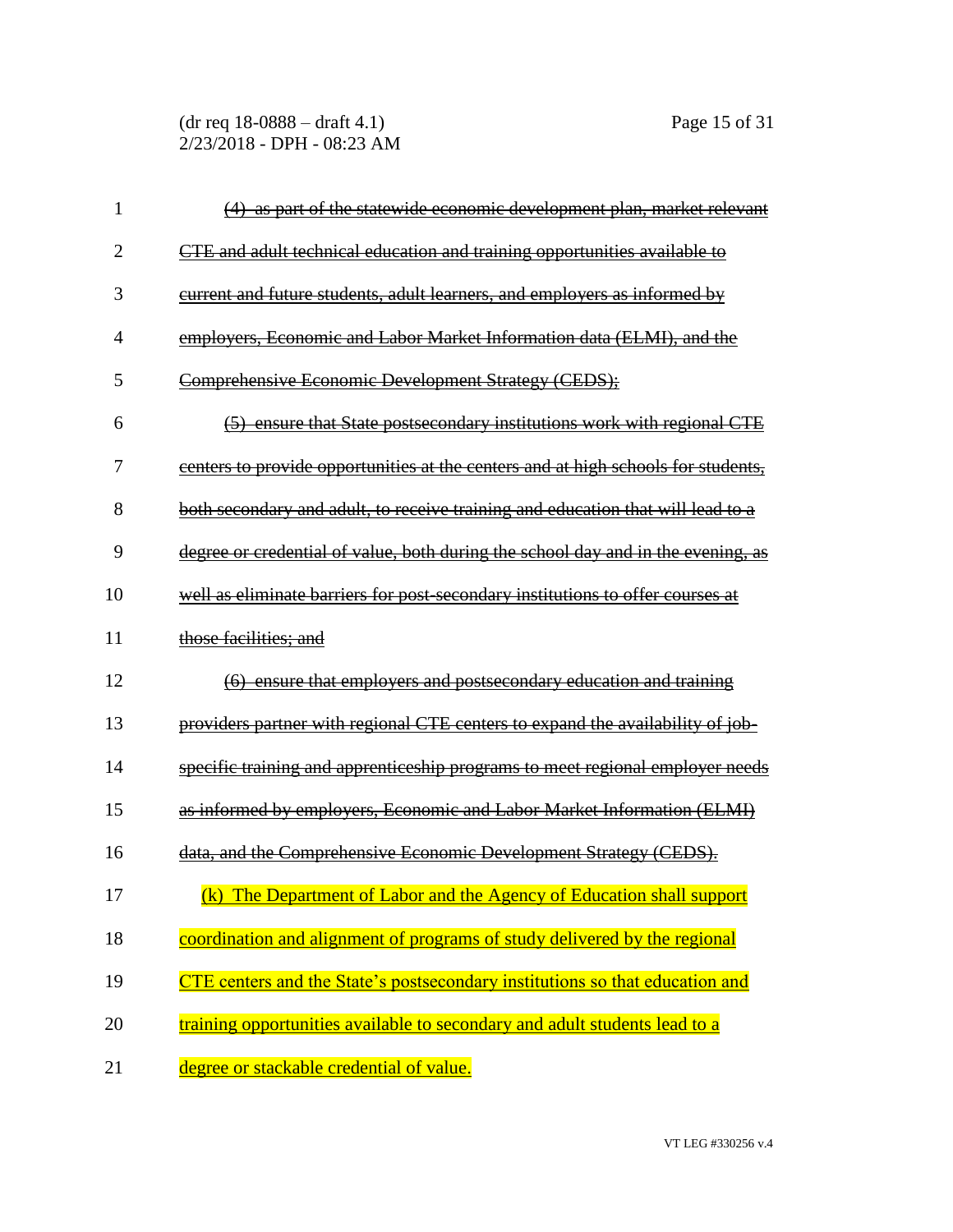(dr req 18-0888 – draft 4.1) Page 16 of 31 2/23/2018 - DPH - 08:23 AM

| $\mathbf{1}$   | (1) The Agency of Education, with guidance from a committee of the             |
|----------------|--------------------------------------------------------------------------------|
| $\overline{2}$ | Board, shall create two pilot projects that model a unified funding and        |
| 3              | governance structure designed to streamline the delivery of the educational    |
| 4              | experiences of both high school and CTE students.                              |
| 5              | (m) The Department of Labor shall be responsible for the oversight and         |
| 6              | coordination of Adult Career Technical Education in the State. The Agency of   |
| 7              | Education shall provide technical and programmatic assistance, as necessary,   |
| 8              | to the Department to ensure alignment between secondary and post-secondary     |
| 9              | policies and funding.                                                          |
| 10             | Sec. 4. STATE WORKFORCE DEVELOPMENT BOARD;                                     |
| 11             | STRENGTHENING AND ALIGNING WORKFORCE TRAINING                                  |
| 12             | <b>PROGRAMS</b>                                                                |
| 13             | (a) The State Workforce Development Board shall take steps to encourage,       |
| 14             | promote, and support the creation of registered apprenticeship programs, pre-  |
| 15             | apprenticeship programs, paid internships, occupational trainings, and other   |
| 16             | work-based and on-the-job learning opportunities that lead to industry         |
| 17             | recognized certificates and credentials. The Board shall consider ways to meet |
| 18             | employers' immediate and long-term employment needs in a variety of ways       |
| 19             | that can include:                                                              |
| 20             | (1) expanding the number and diversity of employer-sponsored                   |
| 21             | registered apprenticeships;                                                    |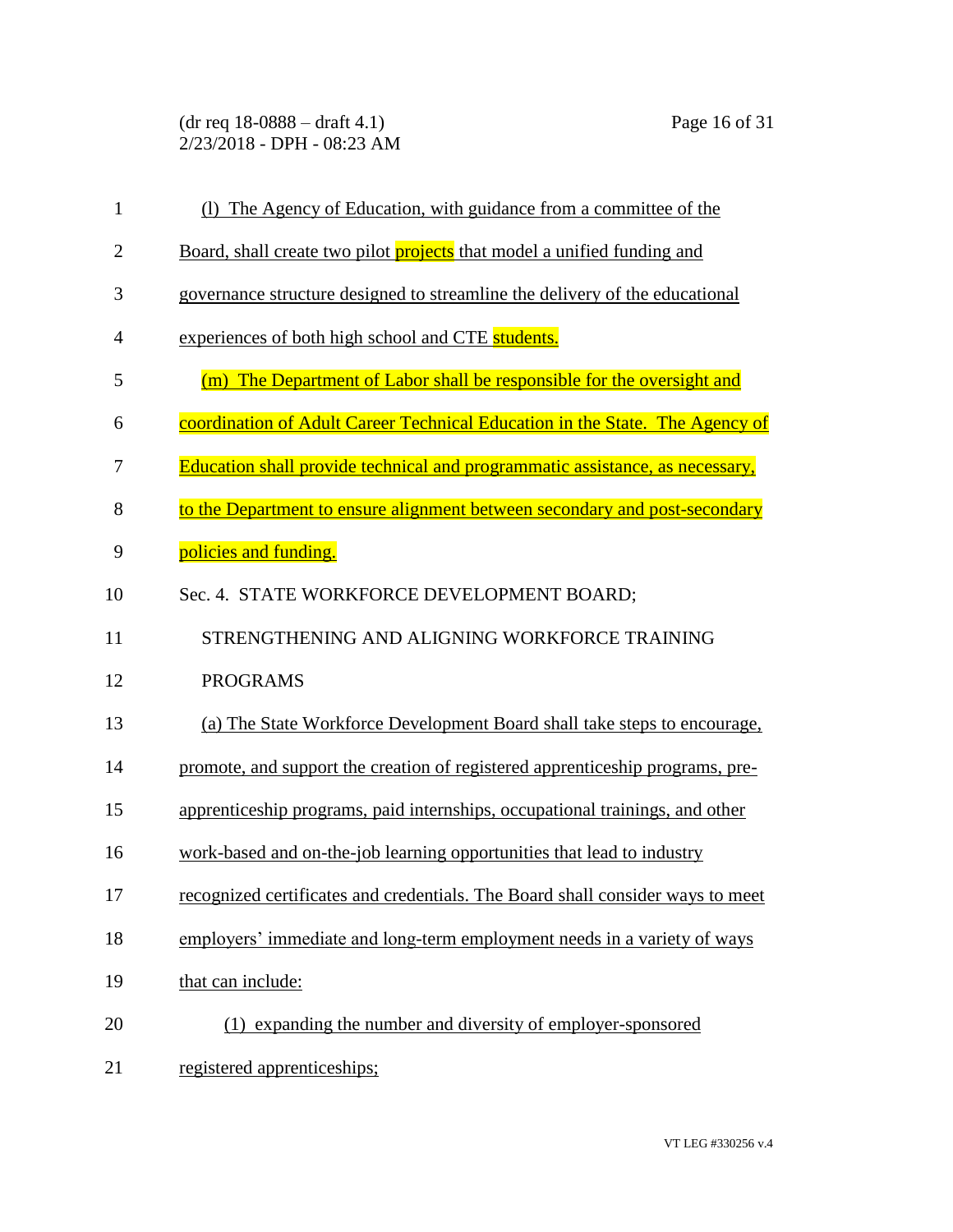(dr req 18-0888 – draft 4.1) Page 17 of 31 2/23/2018 - DPH - 08:23 AM

| $\mathbf{1}$   | (2) promoting the development and access to pre-apprenticeship                |
|----------------|-------------------------------------------------------------------------------|
| $\overline{2}$ | programs in high schools and career and technical education centers;          |
| 3              | (3) engaging Vermont's colleges and universities in delivering the            |
| 4              | related instruction components of registered apprenticeship programs;         |
| 5              | (4) expanding the number of internships and returnships available in          |
| 6              | current and new sectors;                                                      |
| 7              | (5) developing partnerships and alignment between training programs           |
| 8              | offered in correctional facilities and those offered in business or community |
| 9              | settings; and                                                                 |
| 10             | (6) registered apprenticeship programs that guarantee offers of continued     |
| 11             | employment or consideration for future employment upon completion of the      |
| 12             | program.                                                                      |
| 13             | The Board shall create a process for identifying, monitoring, and<br>(b)      |
| 14             | evaluating occupational trainings and industry-recognized credentials. The    |
| 15             | Board may consider establishing a process for endorsing credentials and       |
| 16             | certificate programs to facilitate targeted investments in programs that meet |
| 17             | industry needs.                                                               |
| 18             | (c) The Board shall create and review periodically publicly available         |
| 19             | documents that list:                                                          |
| 20             | (1) current industry, State, and federally recognized credentials;            |
| 21             | (2) requirements to obtain these credentials;                                 |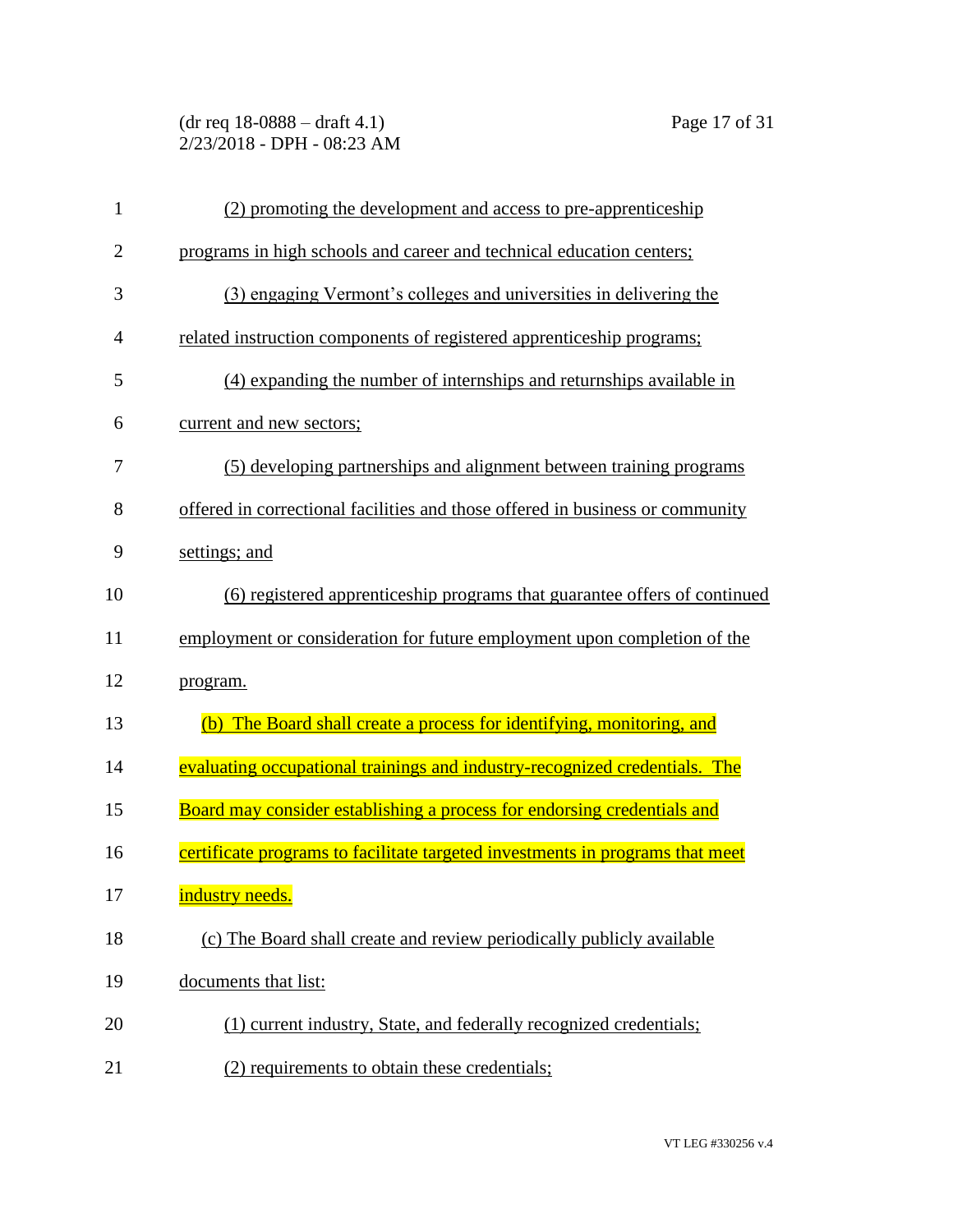| $\mathbf{1}$   | (3) training programs that least to these credentials; and                         |
|----------------|------------------------------------------------------------------------------------|
| $\overline{2}$ | (4) the cost of training and educational programs required to obtain the           |
| 3              | credential.                                                                        |
| $\overline{4}$ | (d) The Board shall work with the Office of Professional Regulation to             |
| 5              | increase recognition of professional skills and credentialing across states, in    |
| 6              | addition to supporting professional paths that involve more than one industry,     |
| 7              | state, or federally recognized credential and rules adopted by the Office;         |
| 8              | Sec. 5. STATE WORKFORCE DEVELOPMENT BOARD; GROWING THE                             |
| 9              | SIZE AND QUALITY OF THE WORKFORCE                                                  |
| 10             | (a) The Department of Labor and the Agencies of Commerce and                       |
| 11             | Community Development and Human Services, in partnership with the State            |
| 12             | Workforce Development Board, shall take steps to:                                  |
| 13             | (1) increase labor force participation of Vermonters by creating                   |
| 14             | multitiered engagement, training, and support activities that help working age     |
| 15             | Vermonters who are able to participate, or participate to a greater degree, in the |
| 16             | workforce, in consultation with the Agency of Education; and                       |
| 17             | (2) recruit and relocate new workers and employers to Vermont; and                 |
| 18             | (3) assist businesses in locating and retaining qualified workers.                 |
| 19             | (b) To meet these objectives, the Department of Labor and the Agencies of          |
| 20             | Commerce and Community Development and Human Services, in consultation             |
| 21             | with the Agency of Education, shall:                                               |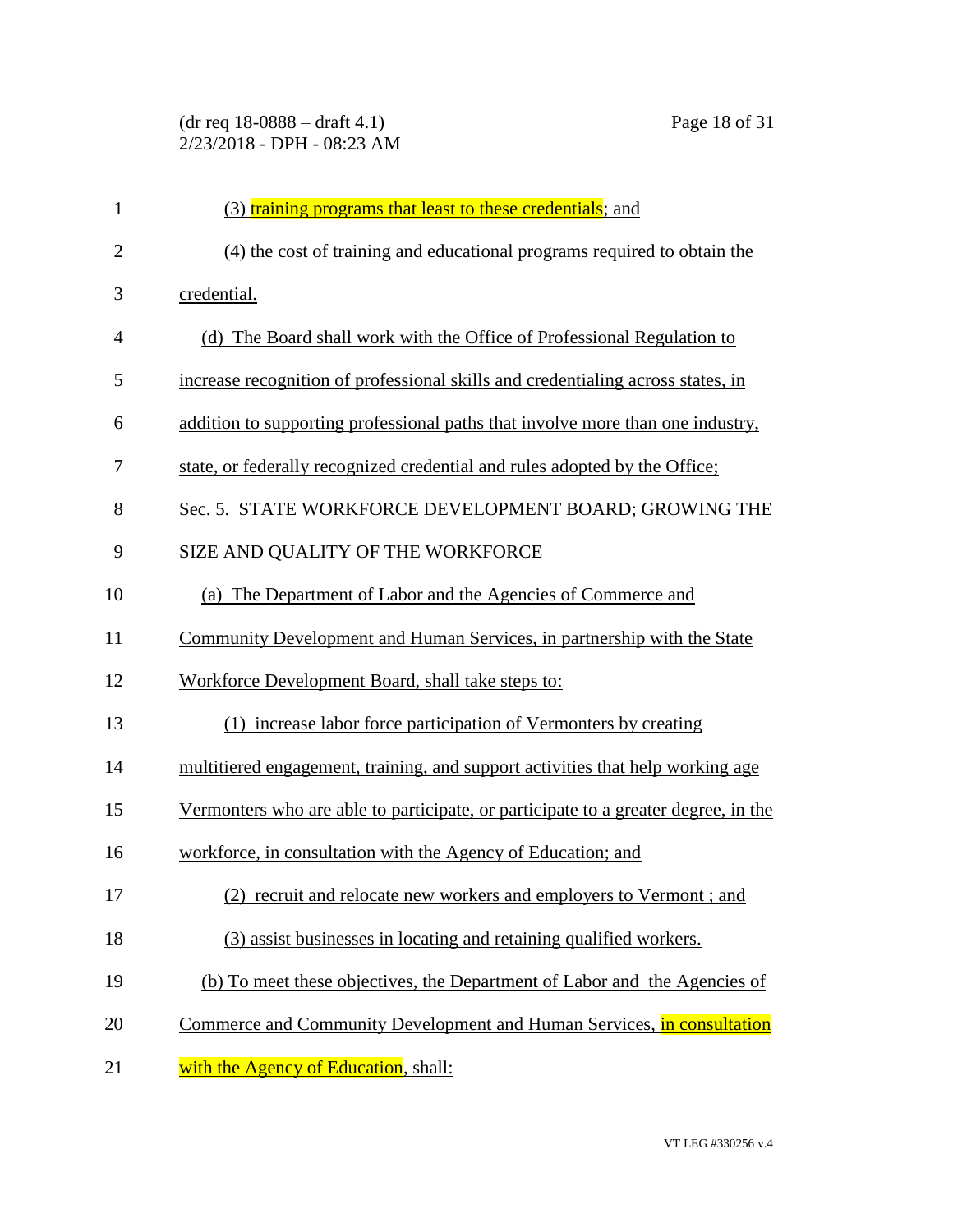(dr req 18-0888 – draft 4.1) Page 19 of 31 2/23/2018 - DPH - 08:23 AM

| 1              | (A) seek input from engage regional and statewide stakeholders,                         |
|----------------|-----------------------------------------------------------------------------------------|
| $\overline{2}$ | including regional CTE centers, regional development corporations, and                  |
| 3              | regional planning commissions, to identify needs, strategies, and define                |
| 4              | success, in consultation with the Agency of Education;                                  |
| 5              | (B) identify targets and methods of recruitment, relocation,                            |
| 6              | execution of the marketing plan re-training, and retention;                             |
| 7              | (C) leverage resources available in current State and federal programs                  |
| 8              | to support more workers within and outside of Vermont entering and staying in           |
| 9              | the workforce; and                                                                      |
| 10             | create metrics for tracking the success of outreach efforts and<br>(D)                  |
| 11             | economic impact, in consultation with Agency of Education.                              |
| 12             | (c) The <b>Department of Labor and the Agencies of Commerce and</b>                     |
| 13             | Community Development, and Human Services Board may examine incentives                  |
| 14             | to encourage <b>labor force</b> participation in the labor force by target populations, |
| 15             | including unemployment insurance waivers to beneficiaries, income tax                   |
| 16             | reductions, exemption of State tax on Social Security <b>for a period of time</b> ,     |
| 17             | housing and transportation vouchers, tuition and training reimbursements, or            |
| 18             | waivers for training. The Board shall notify the House Committee on                     |
| 19             | Commerce and Economic Development of any findings or recommendations,                   |
| 20             | as appropriate.                                                                         |
| 21             | Sec. 6. VERMONT TALENT PIPELINE MANAGEMENT PROJECT                                      |

VT LEG #330256 v.4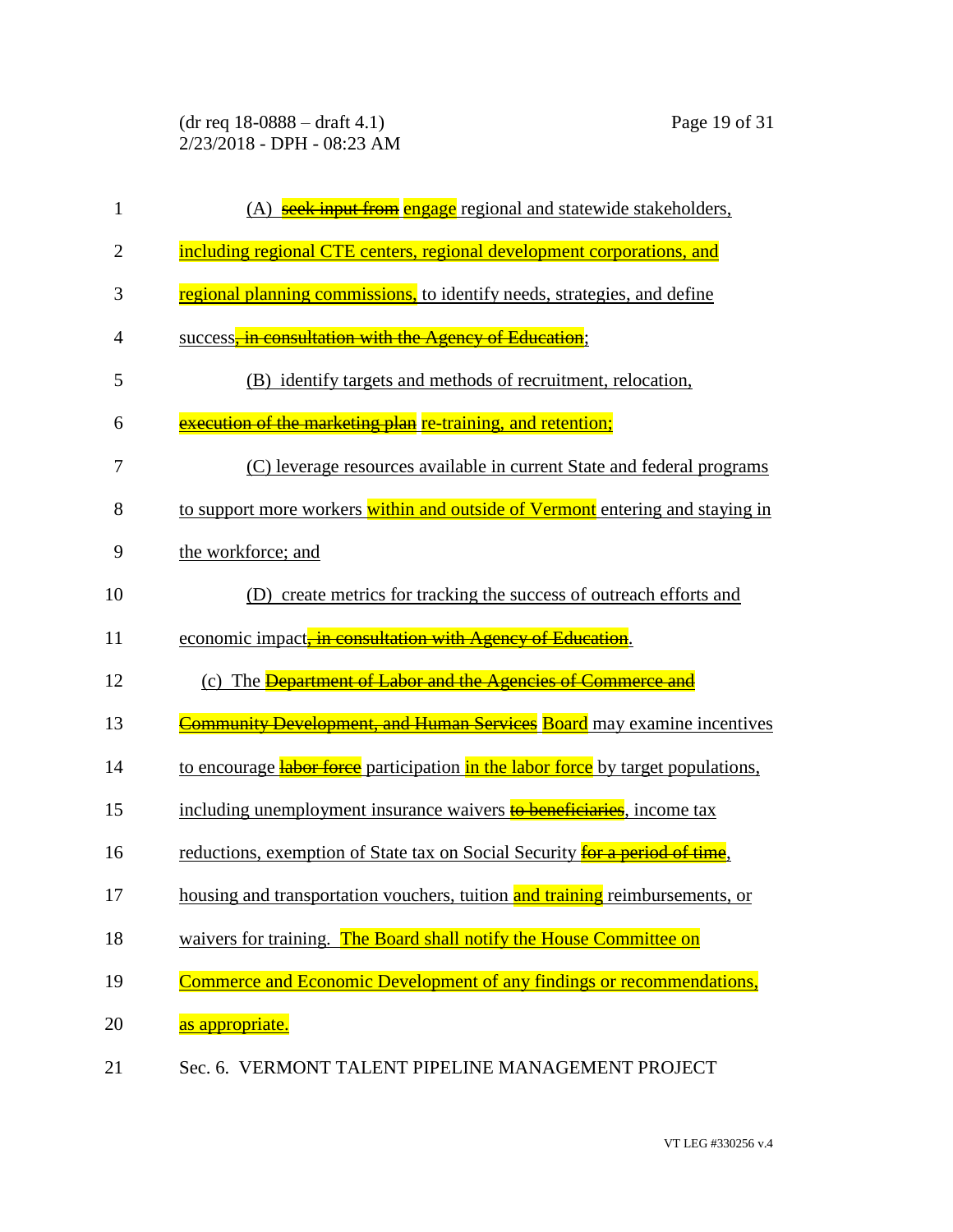(dr req 18-0888 – draft 4.1) Page 20 of 31 2/23/2018 - DPH - 08:23 AM

| $\mathbf{1}$   | (a) Findings. The General Assembly finds:                                          |
|----------------|------------------------------------------------------------------------------------|
| $\mathbf{2}$   | (1) The Vermont Talent Pipeline Management Project (VTPM) is an                    |
| 3              | employer-oriented strategy that expands the role of employers as end-              |
| $\overline{4}$ | customers of the education and workforce systems. VTPM seeks to improve            |
| 5              | the employability of Vermonters and the alignment of employer needs with           |
| 6              | education and workforce development and training programs.                         |
| 7              | (2) VTPM is a statewide public and private partnership among the                   |
| 8              | Agency of Commerce and Community Development, Agency of Education,                 |
| 9              | Brattleboro Development Credit Corporation, Franklin/Grand Isle Workforce          |
| 10             | <b>Investment Board, Greater Burlington Industrial Corporation, Lake Champlain</b> |
| 11             | Regional Chamber of Commerce, South Burlington School District, State              |
| 12             | Workforce Development Board, Vermont Business Roundtable, Vermont                  |
| 13             | Chamber of Commerce, and the Vermont Student Assistance Corporation.               |
| 14             | (3) Partners will coordinate the network of training providers to deliver          |
| 15             | industry, State, and federally recognized credentials, job training, and           |
| 16             | workforce education in targeted job areas, sectors, and industries which           |
| 17             | connect to the skills employers are looking for when filling available positions.  |
| 18             | (b) Intent. It is the intent of the General Assembly:                              |
| 19             | (1) to acknowledge the importance of VTPM;                                         |
| 20             | (2) to support development and roll-out of VTPM across all economic                |
| 21             | sectors, sizes of business, and regions of the State; and                          |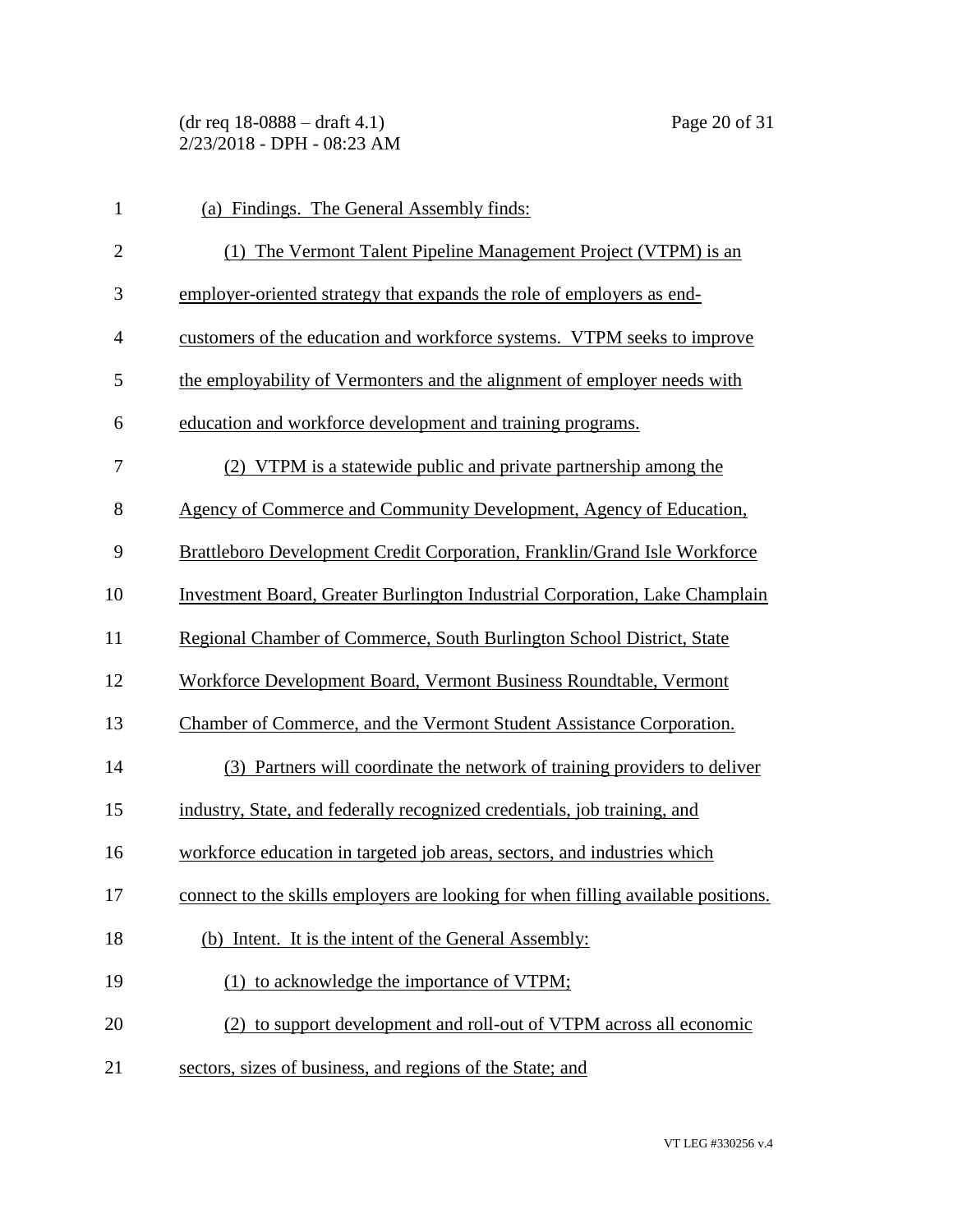(dr req 18-0888 – draft 4.1) Page 21 of 31 2/23/2018 - DPH - 08:23 AM

| $\mathbf{1}$   | (3) to encourage the Agency of Education, Department of Labor, the             |
|----------------|--------------------------------------------------------------------------------|
| $\overline{2}$ | State Workforce Development Board, and VTPM to collaborate in identifying      |
| 3              | and developing additional credentialing programs within applicable industries. |
| $\overline{4}$ | Sec. 7. RESULTS BASED MONITORING                                               |
| 5              | (a) The Department of Labor, with the assistance of the Government             |
| 6              | Accountability Committee and the State Workforce Development Board, shall      |
| 7              | develop a framework to evaluate workforce education, training, and support     |
| 8              | programs and services. The framework shall be applied to the State's           |
| 9              | workforce system inventory and shall distinguish programs and services based   |
| 10             | on method of delivery, customer, program administrator, goal, or other         |
| 11             | appropriate category. The framework shall:                                     |
| 12             | (1) create population level indicators based on desired outcomes for the       |
| 13             | workforce development delivery system;                                         |
| 14             | (2) along with social network mapping work that the Board may pursue,          |
| 15             | support program and service alignment of State-grant-funded projects with the  |
| 16             | State Workforce Innovation and Opportunity Act Plan                            |
| 17             | an an<br>(3) align with the Board's vision;                                    |
| 18             | (4) note performance measures that already exist in the workforce              |
| 19             | system and identify where State-specific measures would help monitor progress  |
| 20             | in achieving the State's goals; and                                            |
| 21             | (5) identify gaps in service delivery and areas of duplication in services.    |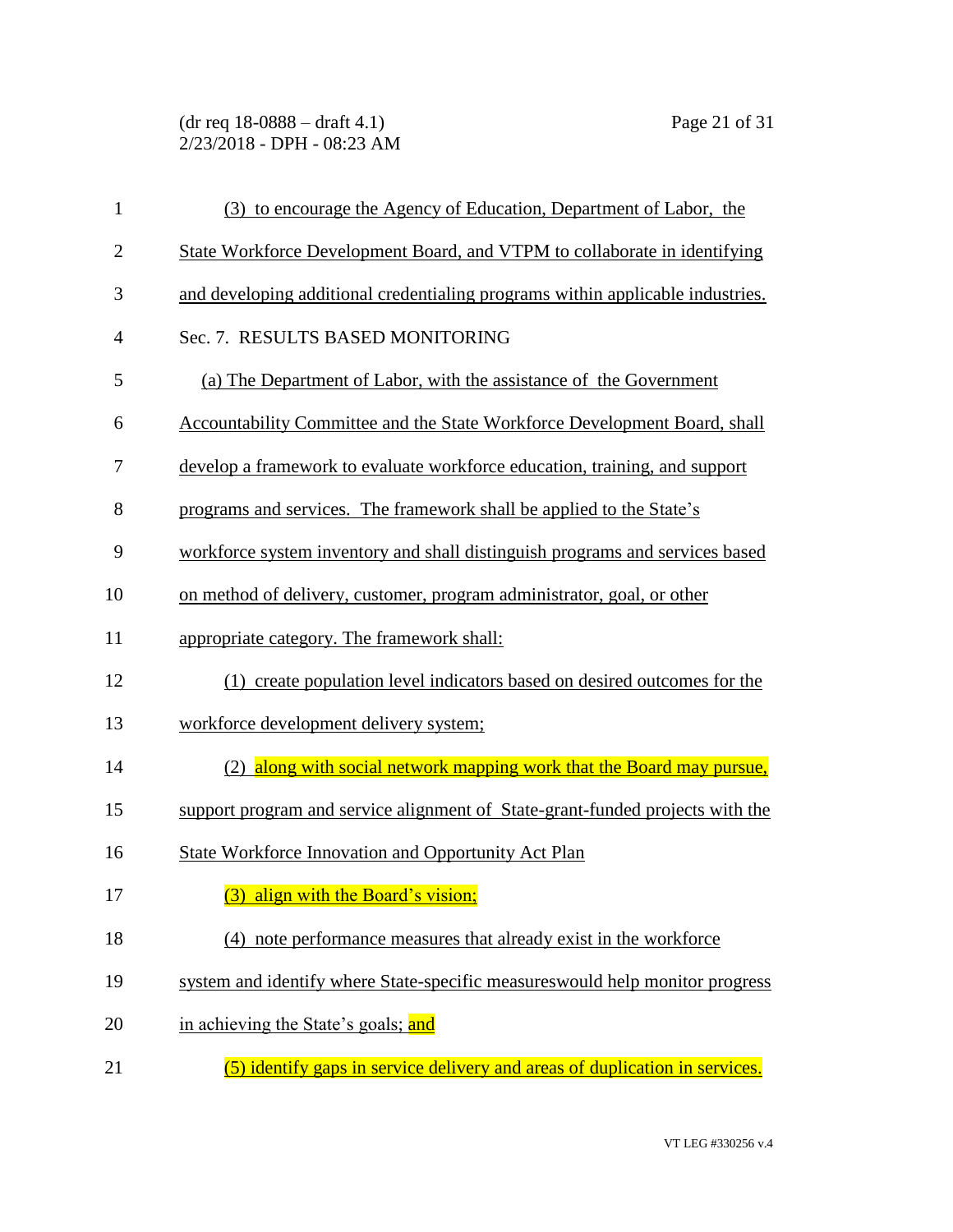(dr req 18-0888 – draft 4.1) Page 22 of 31 2/23/2018 - DPH - 08:23 AM

| $\mathbf{1}$   | (b) The State Workforce Development Board shall consider whether the                    |
|----------------|-----------------------------------------------------------------------------------------|
| $\overline{2}$ | information and data currently collected and reported throughout the workforce          |
| 3              | development system is <b>necessary</b> useful and shall identify what information       |
| $\overline{4}$ | and data that are not available or readily accessible. The Board shall make its         |
| 5              | findings available and recommend a process to improve the collection and                |
| 6              | reporting of data.                                                                      |
| 7              | (c) The State Workforce Development Board may create a process and a                    |
| 8              | timeline to collect program level data <b>annually</b> for the purposes of updating the |
| 9              | State's workforce system inventory.                                                     |
| 10             | (d) The State Workforce Development Board may develop tools for                         |
| 11             | program and service delivery providers that support continuous improvement              |
| 12             | using data-driven decision making, common information-sharing systems, and              |
| 13             | a customer-focused service delivery system.                                             |
| 14             | Sec. 8. 10 V.S.A. chapter 22A is amended to read:                                       |
| 15             | CHAPTER 22A. WORKFORCE EDUCATION AND TRAINING                                           |
| 16             | § 540. WORKFORCE EDUCATION AND TRAINING LEADER                                          |
| 17             | The Commissioner of Labor shall be the leader of workforce education and                |
| 18             | training in the State, and shall have the authority and responsibility for the          |
| 19             | coordination of workforce education and training within State government,               |
| 20             | including the following duties:                                                         |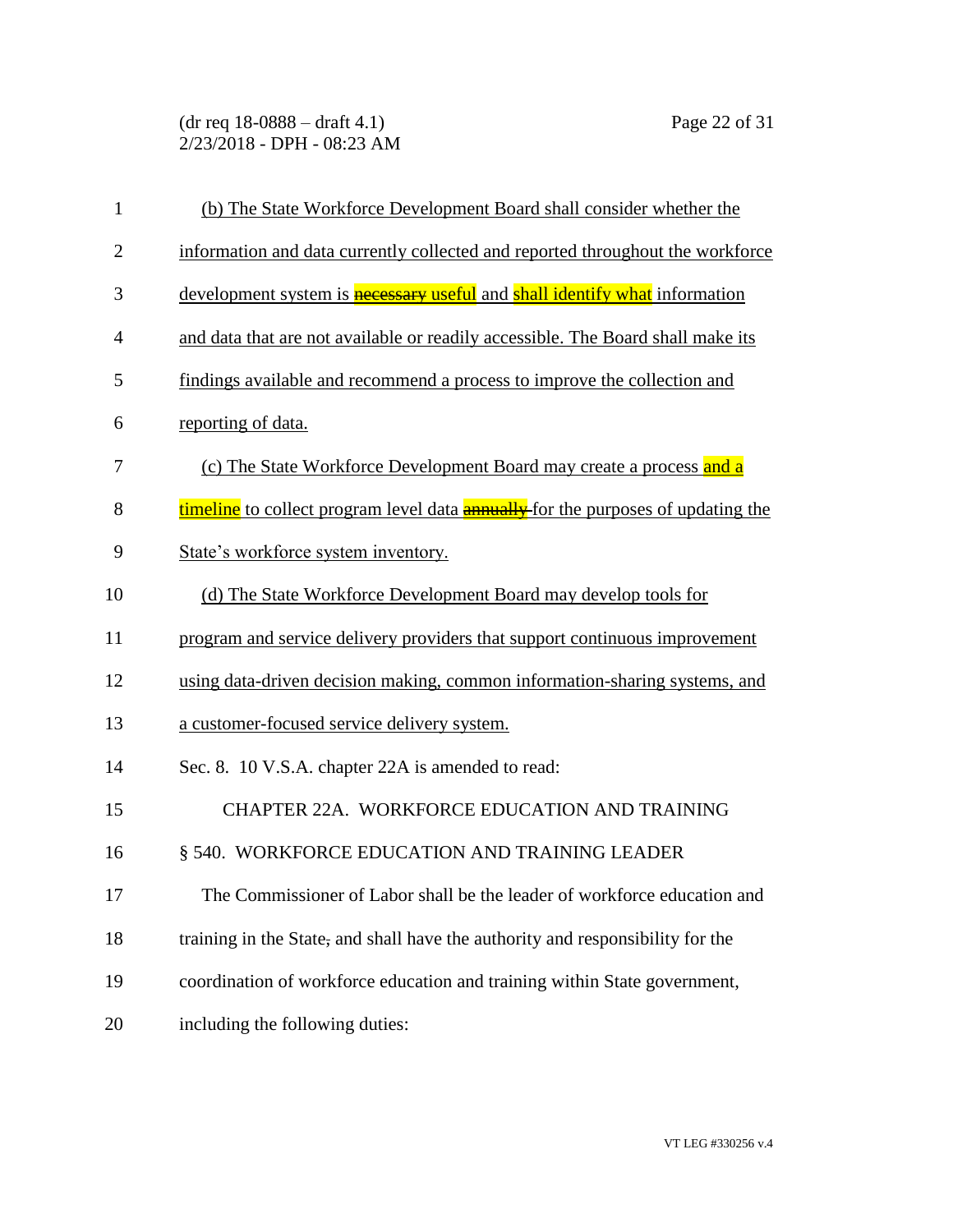(dr req 18-0888 – draft 4.1) Page 23 of 31 2/23/2018 - DPH - 08:23 AM

| $\mathbf{1}$   | (1) Perform the following duties in consultation with the State                    |
|----------------|------------------------------------------------------------------------------------|
| 2              | Workforce Development Board:                                                       |
| 3              | * * *                                                                              |
| $\overline{4}$ | (G) design and implement criteria and performance measures for                     |
| 5              | workforce education and training activities; and                                   |
| 6              | (H) establish goals for the integrated workforce education and                     |
| 7              | training system; and                                                               |
| 8              | (I) with the assistance of the Secretaries of Education, of Human                  |
| 9              | Services, of Commerce and Community Development, Agriculture, and of               |
| 10             | Transportation and of the Commissioner of Public Safety, develop and               |
| 11             | implement a coordinated system to recruit, relocate, and train workers from        |
| 12             | <b>outside Vermont</b> to ensure the labor force needs of Vermont's businesses are |
| 13             | met.                                                                               |
| 14             | * * *                                                                              |
| 15             | (8) Coordinate intentional outreach and connections between students               |
| 16             | graduating from Vermont's colleges and universities and employment                 |
| 17             | opportunities in Vermont.                                                          |
| 18             | * * *                                                                              |
| 19             | § 541a. STATE WORKFORCE DEVELOPMENT BOARD                                          |
| 20             | (a) Board established; duties. Pursuant to the requirements of 29 U.S.C.           |
| 21             | § 3111, the Governor shall establish a State Workforce Development Board to        |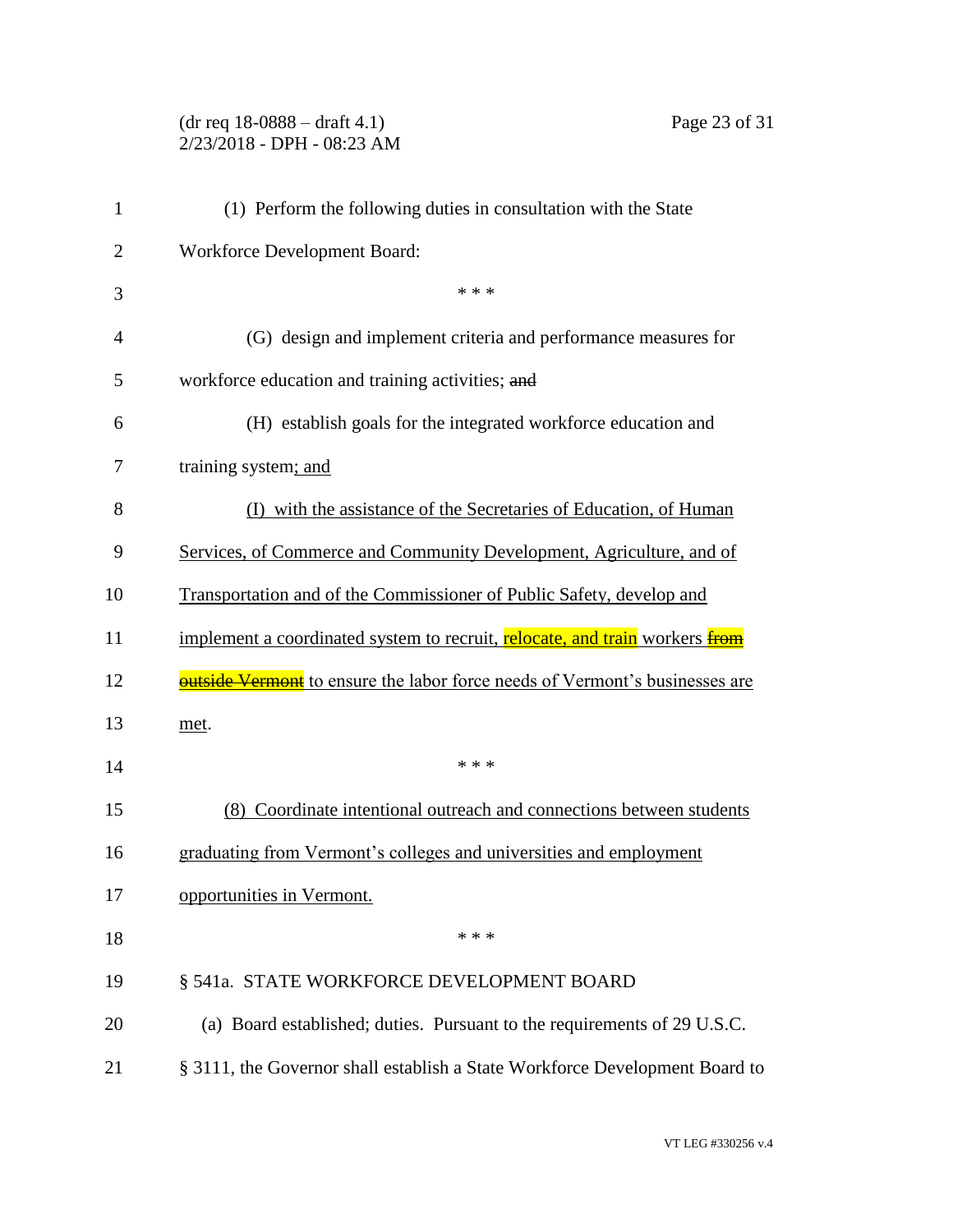## (dr req 18-0888 – draft 4.1) Page 24 of 31 2/23/2018 - DPH - 08:23 AM

| $\mathbf{1}$   | assist the Governor in the execution of his or her duties under the Workforce          |
|----------------|----------------------------------------------------------------------------------------|
| $\overline{2}$ | Innovation and Opportunity Act of 2014 and to assist the Commissioner of               |
| 3              | Labor as specified in section 540 of this title.                                       |
| $\overline{4}$ | (b) Additional duties; planning; process.                                              |
| 5              | (1) In order to inform its decision making decision making and to                      |
| 6              | provide effective assistance under subsection (a) of this section, the Board           |
| 7              | shall:                                                                                 |
| 8              | $(4)(A)$ conduct an ongoing public engagement process throughout the                   |
| 9              | State that brings together employers and potential employees, including                |
| 10             | students, the unemployed, and incumbent employees seeking further training,            |
| 11             | to provide feedback and information concerning their workforce education and           |
| 12             | training needs; and                                                                    |
| 13             | $\left(\frac{2}{2}\right)$ maintain familiarity and promote alignment with the federal |
| 14             | <b>State and regional</b> Comprehensive Economic Development Strategy (CEDS)           |
| 15             | and other economic development planning processes, and coordinate                      |
| 16             | workforce and education activities in the State, including the development and         |
| 17             | implementation of the State plan required under the Workforce Innovation and           |
| 18             | Opportunity Act of 2014, with economic development planning processes                  |
| 19             | occurring in the State, as appropriate.                                                |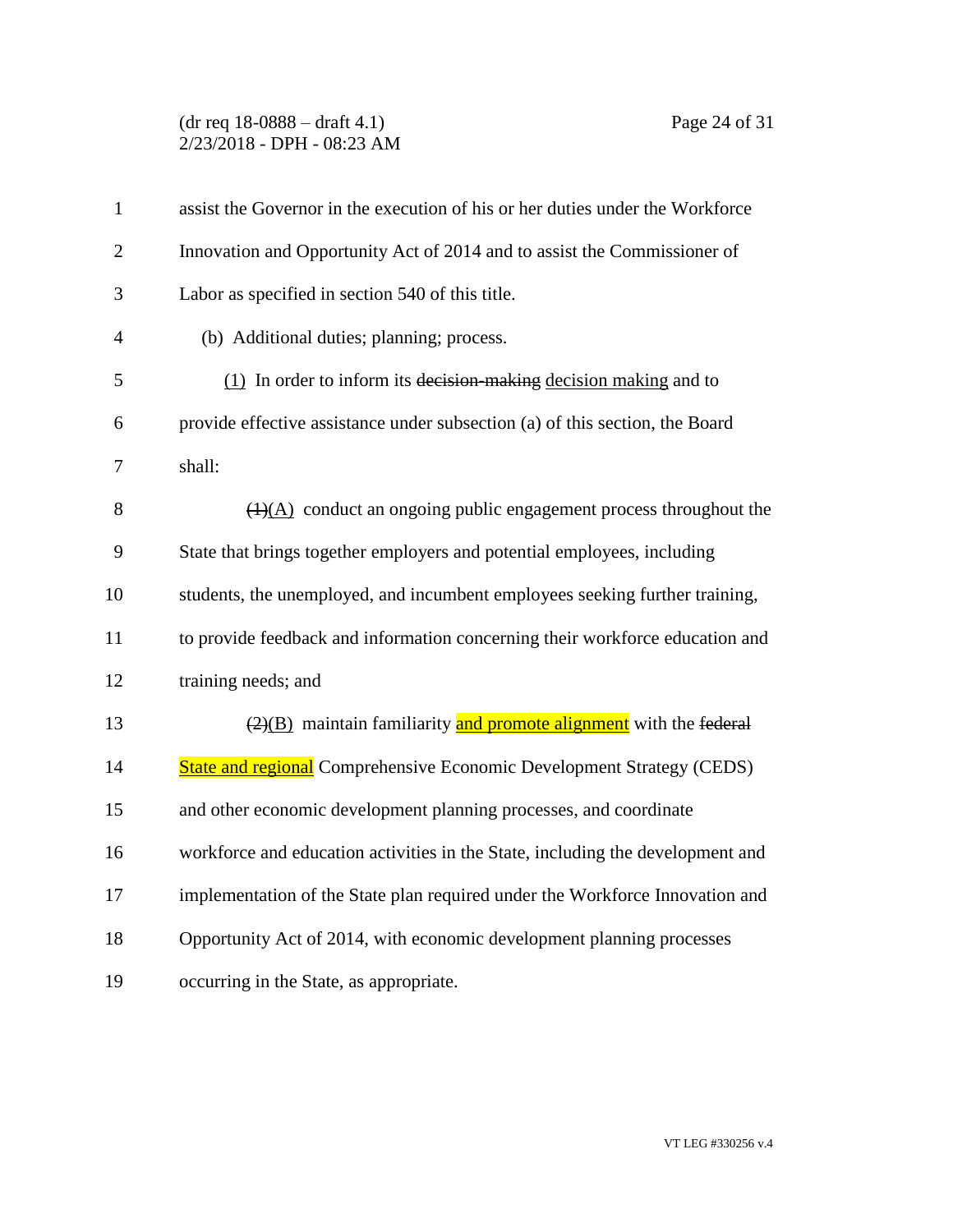(dr req 18-0888 – draft 4.1) Page 25 of 31 2/23/2018 - DPH - 08:23 AM

| $\mathbf{1}$   | (2) In order to ensure that State-funded and federally funded workforce          |
|----------------|----------------------------------------------------------------------------------|
| $\overline{2}$ | development and training efforts are of the highest quality and aligned with the |
| 3              | State's workforce and economic goals, the Board shall regularly:                 |
| $\overline{4}$ | (A) Review and approve State-endorsed Career Pathways that reflect               |
| 5              | a shared vision across multiple sectors and agencies for improving               |
| 6              | employment outcomes, meeting employers' and workers' needs, and best             |
| 7              | leveraging available State and federal funding.                                  |
| 8              | (i) Career Pathways shall encompass educational and training                     |
| 9              | experiences from middle school to the postsecondary years, and may focus on      |
| 10             | particular target populations or industry sectors.                               |
| 11             | (ii) Career Pathways shall include or culminate in degrees,                      |
| 12             | certificates, and other relevant credentials approved by the Board.              |
| 13             | (B) Publicize the State-endorsed Career Pathways, including on                   |
| 14             | websites managed by the Agency of Education, Department of Labor, and            |
| 15             | <b>Department of Economic Development.</b>                                       |
| 16             | (3)(A) The Board shall have the authority to approve State-endorsed and          |
| 17             | industry-recognized credentials and certificates, excluding high school          |
| 18             | diplomas and postsecondary academic degrees, that are aligned with the Career    |
| 19             | Pathways.                                                                        |
| 20             | The Board shall have the authority to adopt rules to implement<br>(B)            |
| 21             | this subdivision (3) design a review process that ensures:                       |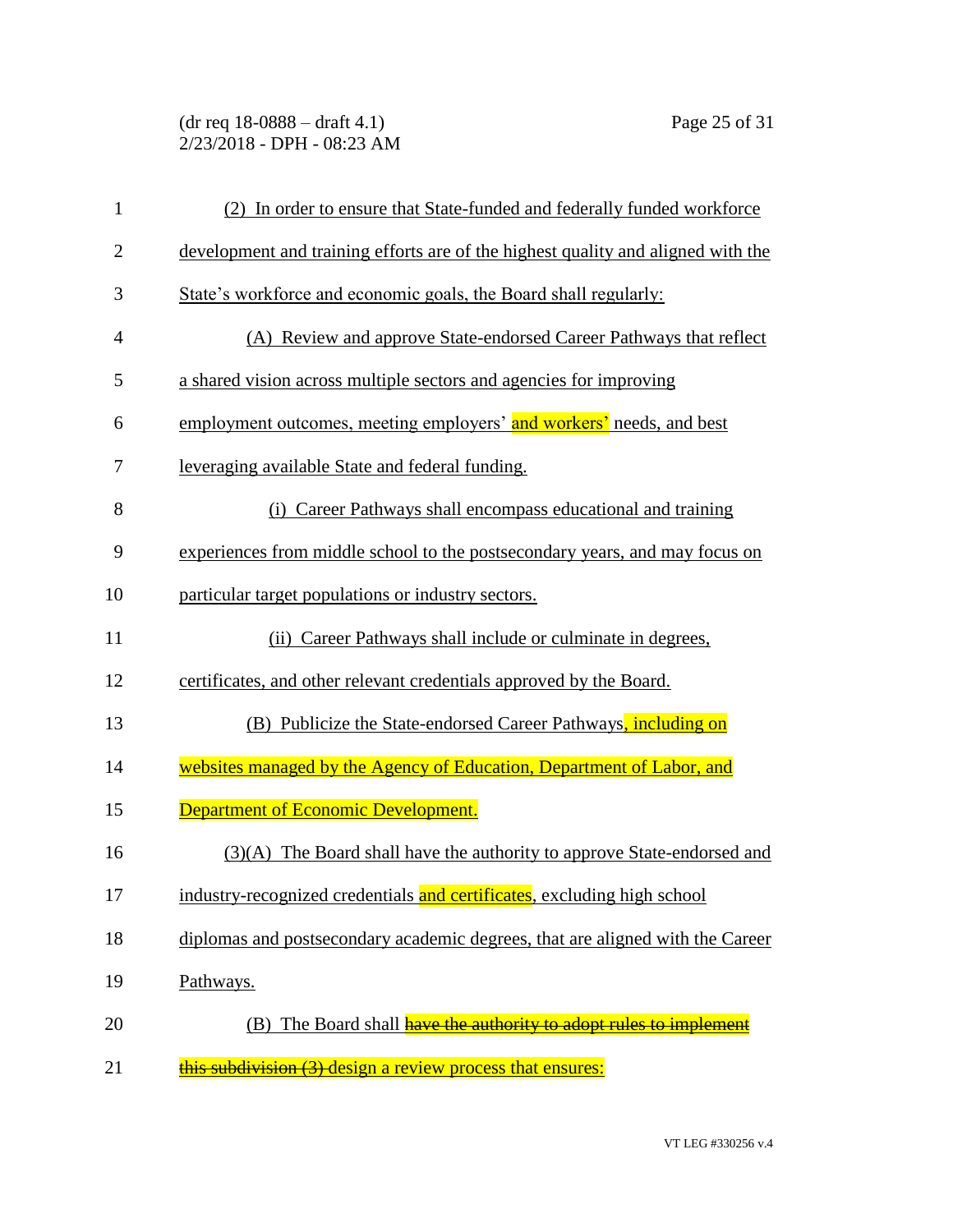| 1  | business and industry are participants are engaged early in the          |
|----|--------------------------------------------------------------------------|
| 2  | process;                                                                 |
| 3  | the credential review process involves a concerted, cross-<br>(i)        |
| 4  | institution effort;                                                      |
| 5  | (iii) credentials are differentiated based on rigor and industry         |
| 6  | demand; and                                                              |
| 7  | (iv) systems are designed to be adaptive.                                |
| 8  | The Board shall ensure that a review and oversight process is in         |
| 9  | place on or before July 1, 2019.                                         |
| 10 | * * *                                                                    |
| 11 | § 543. WORKFORCE EDUCATION AND TRAINING FUND; GRANT                      |
| 12 | <b>PROGRAMS</b>                                                          |
| 13 | (a) Creation. There is created the Workforce Education and Training Fund |
| 14 | in the Department of Labor to be managed in accordance with 32 V.S.A.    |
| 15 | chapter 7, subchapter 5.                                                 |
| 16 | (b) Purposes. The Department shall use the Fund for the following        |
| 17 | purposes:                                                                |
| 18 | (1) training for Vermont workers, including those who are unemployed,    |
| 19 | underemployed, or in transition from one job or career to another;       |
| 20 | (2) internships to provide students with work-based learning             |
| 21 | opportunities with Vermont employers;                                    |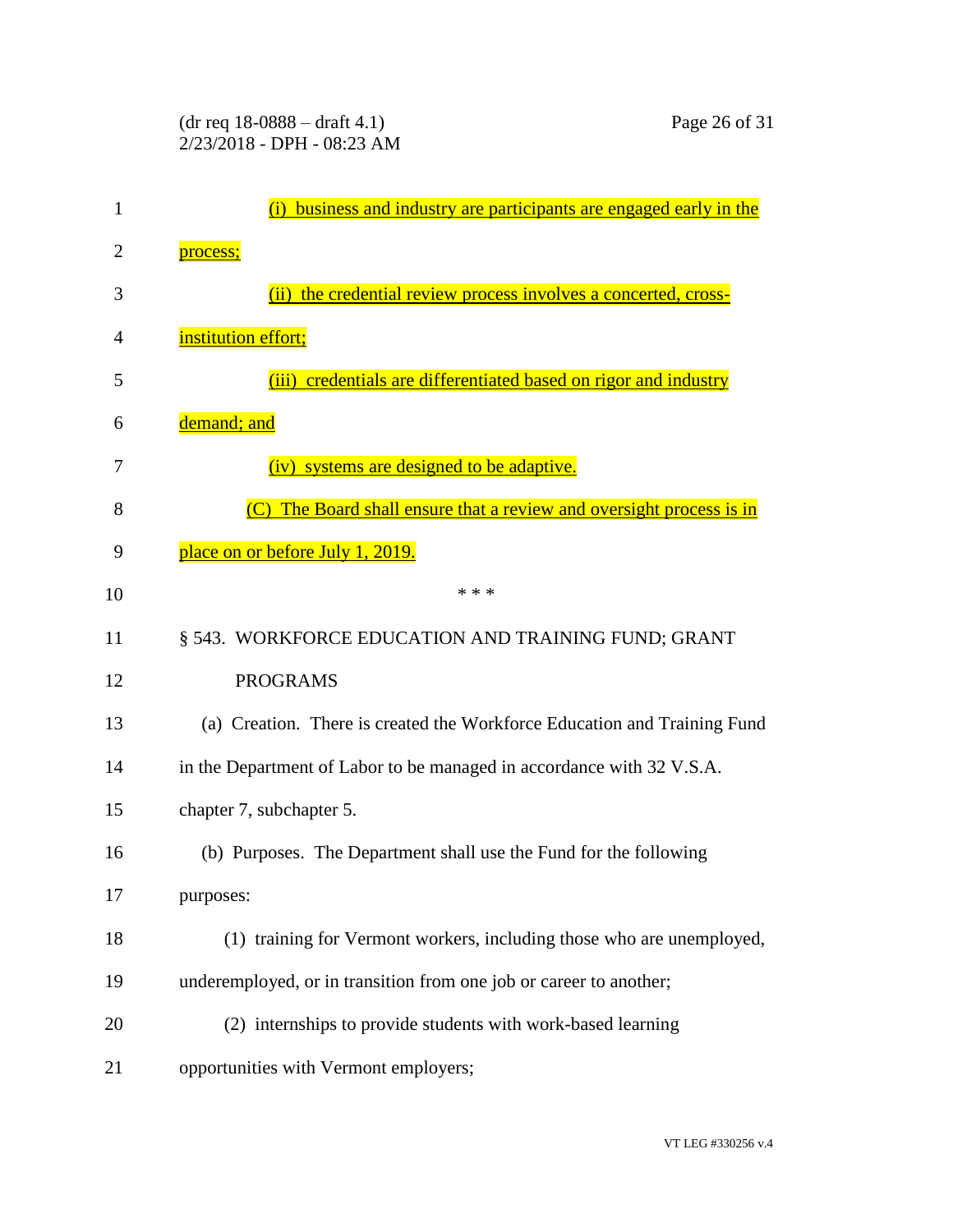|                | Page 27 of 31<br>$(dr \text{ req } 18-0888 - draft 4.1)$<br>2/23/2018 - DPH - 08:23 AM |
|----------------|----------------------------------------------------------------------------------------|
| 1              | (3) apprenticeship, preapprenticeship, and industry-recognized                         |
| $\overline{2}$ | credential training; and                                                               |
| 3              | (4) assisting small businesses in locating, hiring, and retaining workers;             |
| 4              | <u>and</u>                                                                             |
| 5              | (5) other workforce development initiatives related to current and future              |
| 6              | job opportunities in Vermont as determined by the Commissioner of Labor.               |
| 7              | * * *                                                                                  |
| 8              | (f) Awards. The Commissioner of Labor, in consultation with the Chair of               |
| 9              | the State Workforce Development Board, shall develop award criteria and may            |
| 10             | grant awards to the following:                                                         |
| 11             | * * *                                                                                  |
| 12             | (2) Vermont Strong Internship and Returnship Program. Funding for                      |
| 13             | eligible internship programs and activities under the Vermont Strong                   |
| 14             | Internship and Returnship Program established in section 544 of this title.            |
| 15             | * * *                                                                                  |
| 16             | Career pathways. Programs that are funded under this section resulting<br>(g)          |
| 17             | in a credit, certificate, or a credential shall demonstrate alignment with a career    |
| 18             | pathway.                                                                               |
| 19             | (h) Expanding offerings. A regional Career and Technical Education                     |
| 20             | Center that develops an adult technical education program of study using               |
| 21             | funding under this section shall:                                                      |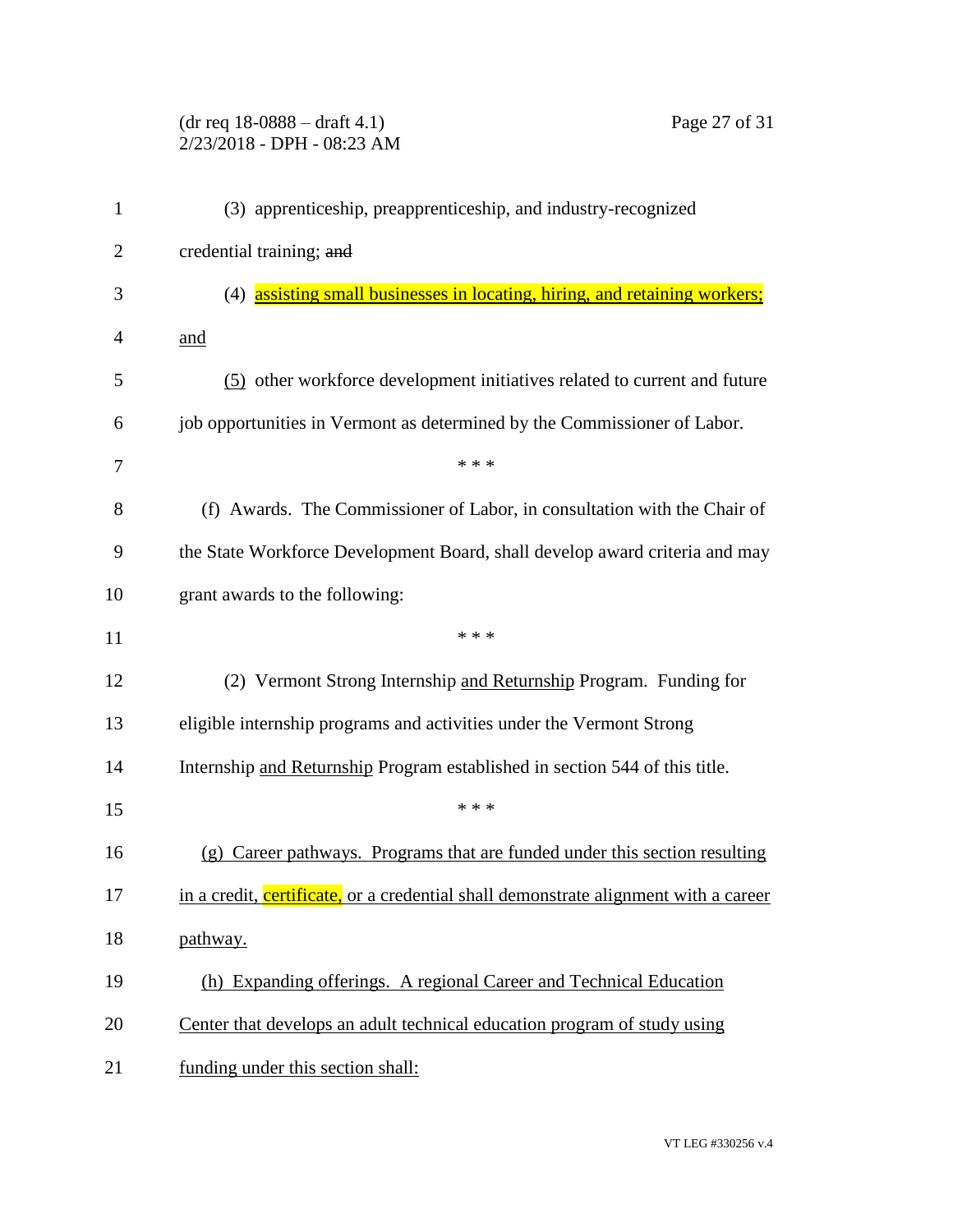(dr req 18-0888 – draft 4.1) Page 28 of 31 2/23/2018 - DPH - 08:23 AM

| $\mathbf{1}$   | (1) make the program materials available to other regional Career and            |
|----------------|----------------------------------------------------------------------------------|
| $\overline{2}$ | Technical Education Centers and adult technical education programs;              |
| 3              | (2) to the extent possible, align the program with subsequent programs           |
| $\overline{4}$ | offered through the Vermont State College System, the University of Vermont      |
| 5              | and State Agricultural College, or an accredited independent college located in  |
| 6              | Vermont; and                                                                     |
| 7              | (3) respond to a current or projected occupational demand.                       |
| 8              | * * *                                                                            |
| 9              | § 545. VERMONT RETURNSHIP PROGRAM                                                |
| 10             | (a) As used in this section "returnship" means an on-the-job learning            |
| 11             | experience working with an employer where an individual may, but does not        |
| 12             | necessarily, receive academic credit, financial remuneration, a stipend, or any  |
| 13             | combination of these.                                                            |
| 14             | (b)(1) The Department of Labor shall develop and implement a statewide           |
| 15             | Vermont Strong Returnship Program for individuals who are returning to the       |
| 16             | workforce after an extended absence or are seeking a limited duration on-the-    |
| 17             | job work experience in a different occupation or occupational setting.           |
| 18             | (2) The Department of Labor shall coordinate and provide funding to              |
| 19             | public and private entities for returnship programs and opportunities that match |
| 20             | experienced workers with Vermont employers.                                      |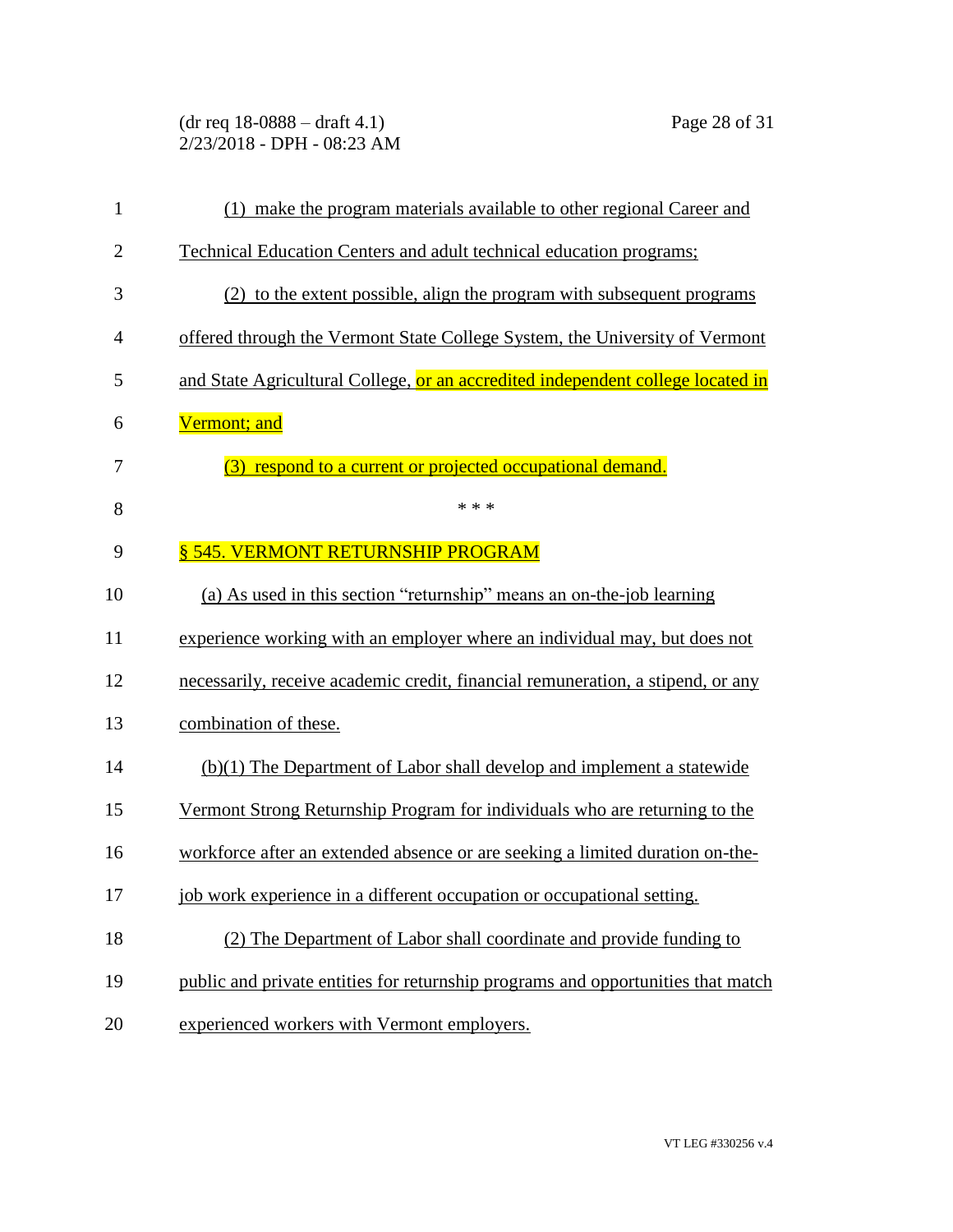(dr req 18-0888 – draft 4.1) Page 29 of 31 2/23/2018 - DPH - 08:23 AM

| $\mathbf{1}$   | (3) Funding awarded through the Vermont Returnship Program may be              |
|----------------|--------------------------------------------------------------------------------|
| $\overline{2}$ | used to build and administer coordinated and cohesive programs and to provide  |
| 3              | participants with a stipend during the returnship, based on need. Funds may be |
| $\overline{4}$ | made only to programs or projects that:                                        |
| 5              | (A) do not replace or supplant existing positions;                             |
| 6              | (B) expose individuals to real and meaningful workplace experiences;           |
| 7              | (C) provide a process that measures progress toward mastery of skills,         |
| 8              | behavior, and other factors that indicate a likelihood of success in the       |
| 9              | workplace;                                                                     |
| 10             | (D) are designed to motivate and educate participants through work-            |
| 11             | based learning opportunities with Vermont employers; or                        |
| 12             | (E) offer participants a continuum of learning, experience, and                |
| 13             | relationships with employers that will make it financially possible and        |
| 14             | attractive for individuals to continue to work and live in Vermont.            |
| 15             | (c) The Department of Labor shall:                                             |
| 16             | (1) identify new and existing funding sources that may be allocated to         |
| 17             | the Vermont Returnship Program;                                                |
| 18             | (2) collect data and establish program goals and performance measures          |
| 19             | that demonstrate program results for returnship programs funded through the    |
| 20             | Vermont Returnship Program;                                                    |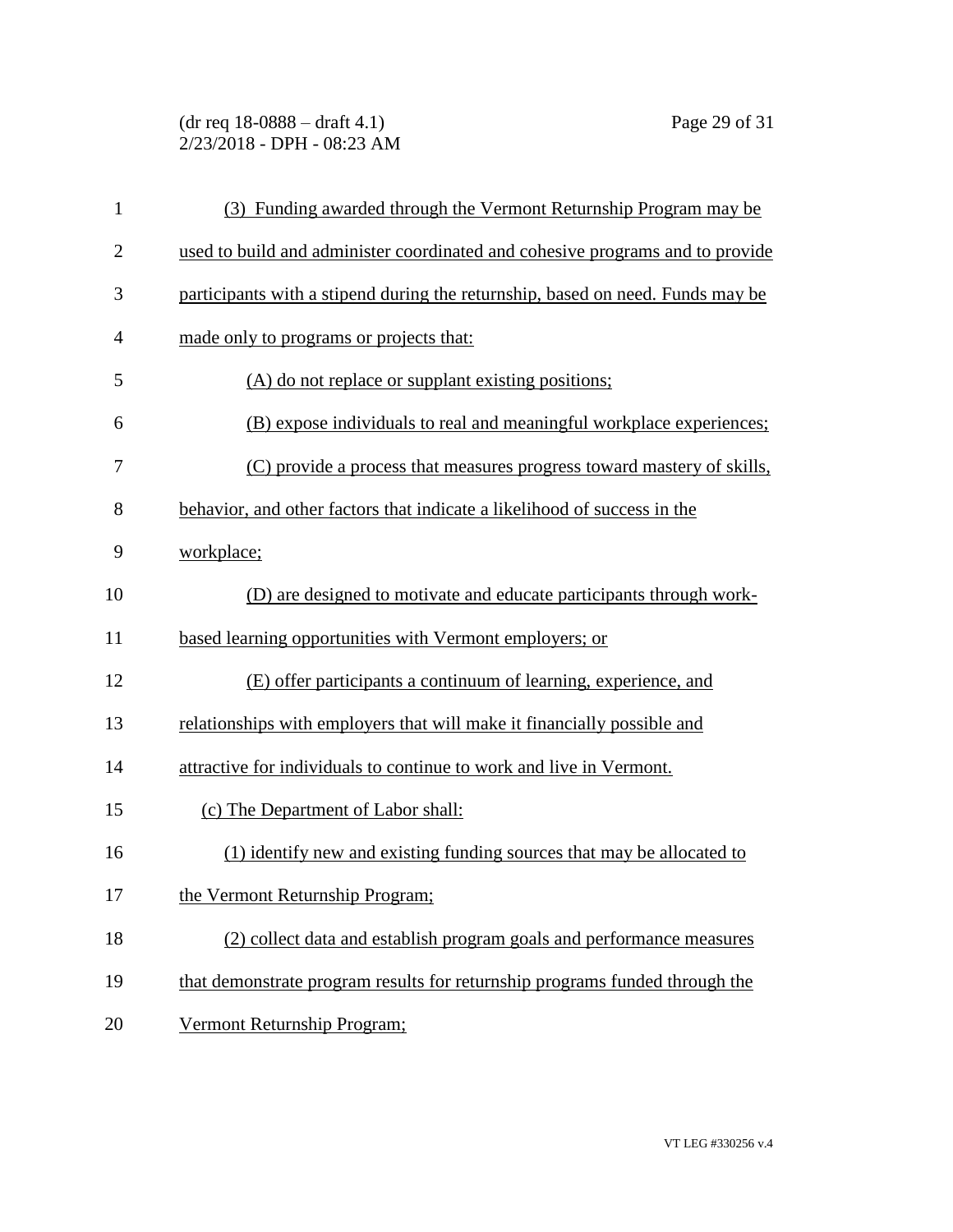(dr req 18-0888 – draft 4.1) Page 30 of 31 2/23/2018 - DPH - 08:23 AM

| $\mathbf{1}$   | (3) engage appropriate agencies and departments of the State in the          |
|----------------|------------------------------------------------------------------------------|
| $\mathbf{2}$   | Returnship Program to expand returnship opportunities with State government  |
| 3              | and with entities awarded State contracts; and                               |
| $\overline{4}$ | (4) work with other public and private entities to develop and enhance       |
| 5              | returnship programs, opportunities, and activities throughout the State.     |
| 6              | Sec. 9. APPROPRIATIONS                                                       |
| 7              | (a) In fiscal year 2019 the amount of $$150,000.00$ is appropriated from the |
| 8              | General Fund to the Department of Labor as administrative agent of the State |
| 9              | Workforce Development Board to implement the provisions of this act.         |
| 10             | (b) In fiscal year 2019 the amount of $$100,000.00$ is appropriated from the |
| 11             | General Fund to the Department of Labor to implement the Vermont Strong      |
| 12             | Returnship Program created in 10 V.S.A. § 545.                               |
| 13             | Sec. 10. REPORTING                                                           |
| 14             | (a) On or before January 15, 2019, the State Workforce Development           |
| 15             | Board shall report to the House Committee on Commerce and Economic           |
| 16             | Development and the Senate Committee on Economic Development, Housing        |
| 17             | and General Affairs concerning the implementation of this act.               |
| 18             | (b) On or before January 15, 2019, the Department of Labor, in               |
| 19             | collaboration with the Agency of Education and the State Workforce           |
| 20             | Development Board, shall report to the House Committee on Commerce and       |